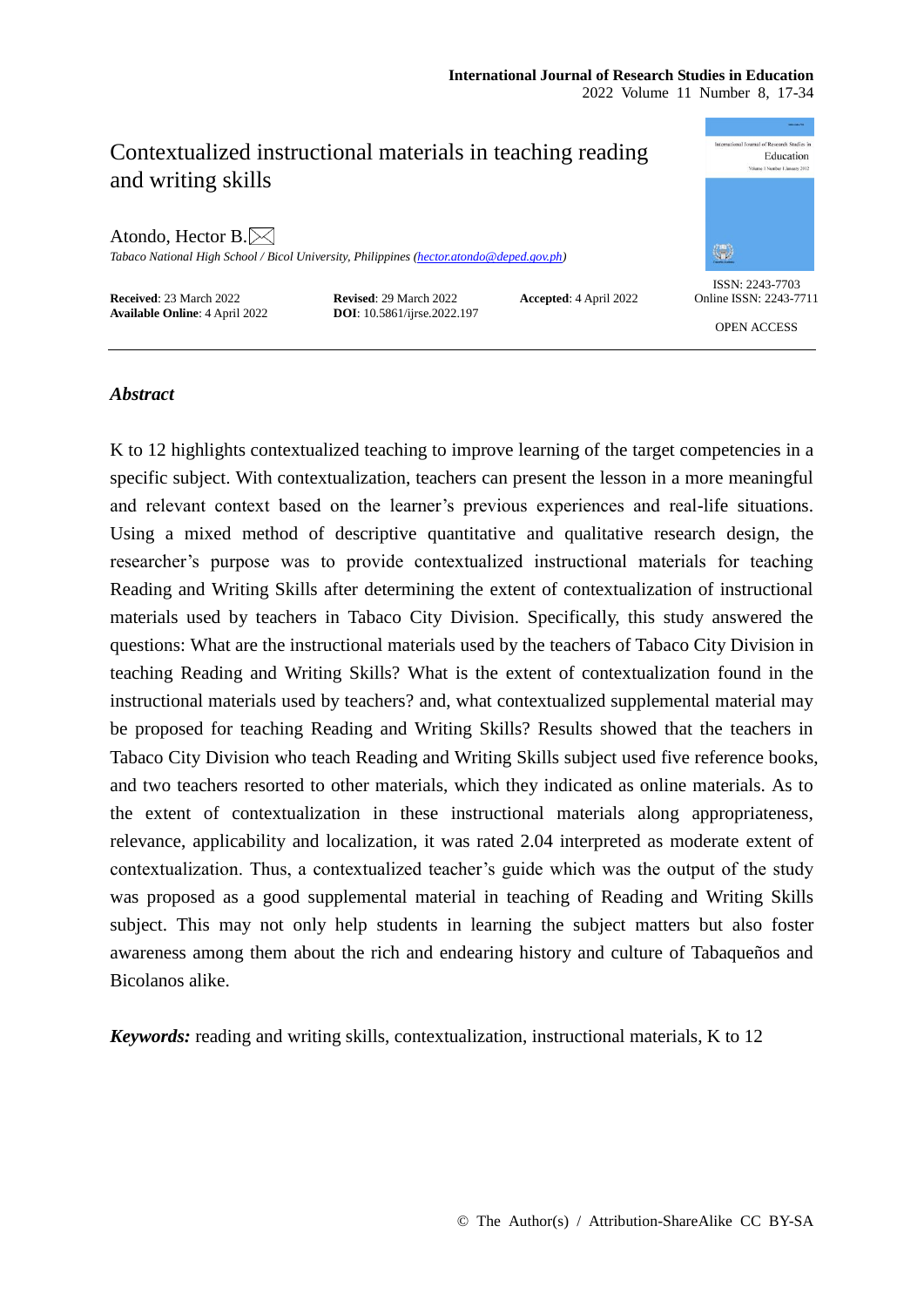## **Contextualized instructional materials in teaching reading and writing skills**

#### **1. Introduction**

Education, Mandela once said, is the "most powerful weapon which one can use to change the world" (Strauss, 2013). With its power to change, education has achieved prominence to be one of the priorities of many countries in the world as they are highly encouraged and supported by the international communities and organizations to promote a culture of education (UNESCO, 2000). The Philippines, as it adheres to international agreement, policies, and framework for action, carefully calibrates its short-term and long-term educational blueprint. Evidence of this is the several drafting, redrafting, ratifying, and legalizing of laws that deemed to be beneficial for the Filipino people as far as education is concerned. In 2013, President Benigno Ninoy Aquino III signed into law Republic Act No. 10533 otherwise known as "Enhanced Basic Education Act of 2013" to formally implement the K to 12 Program which covers Kindergarten and 12 years of basic education broken as follows: 6 years of primary education, four years of junior high school, and two years of Senior High School.

This new educational system in the country, which responds to the needs of national and global communities as it takes into account the nature and needs of the learners, aims for a holistically developed Filipino with the 21st century skills. It also highlights the following features: spiral progression, constructivism, differentiated instruction, and contextualization. The main objectives of the said program are focused on providing learners sufficient time for mastery of concepts and skills, developing lifelong learners, and preparing graduates for tertiary education, middle-level skills development, employment, and entrepreneurship. This reform in education is also aimed at producing learners who are globally competitive and possess the 21<sup>st</sup> Century Skills like communication, creativity, collaboration, and critical thinking.

One of the features of the K to 12 Program is the idea of curriculum contextualization. DepEd defines it as "the educational process of relating the curriculum to a particular setting, situation or area of application to make the competencies relevant, meaningful, and useful to all learners" (RA 10533). The degree of contextualization may be described and distinguished as localization or indigenization. Localization refers to the process of relating learning content specified in the curriculum to local information and materials in the learners' community. On the other hand, indigenization refers to the process of enhancing curriculum competencies, education resources, and teaching-learning processes in relation to the bio-geographical, historical, and socio-cultural context of the learners' community. However, contextualization does not only confine itself to localization and indigenization, it also means ensuring the appropriateness of the curriculum to the learner's developmental stage, interest, skills and level. It also takes into account the relevance of the subject to the learner's social context like issues and situations, prior knowledge and other learning areas. Finally, this educational approach considers application of the skills, knowledge and values to real life situations as its integral part.

With contextualization, teachers can present the lesson in a more meaningful and relevant context based on the learner's previous experiences and real-life situations. Thus, learners are put in a natural and actual learning environment letting them to manipulate, relate, and adapt to various learning opportunities and resources available within the locality or community, profound learning will be assured and realized (Torres, 2015). This means to say that contextualization benefits both the teachers and the learners. It can dramatically boost teaching and learning outcomes (Andriotis, 2017). Contextualization is not just a feature of the K to 12 Program but also an essential part of DepEd's mandate to be included in the preparation of every lesson. In fact, the DepEd Order No. 42, series of 2016 reiterated that "teachers are encouraged to make full use of these contextualization strategies to make lesson more relevant and meaningful to learners" (DO 42 s. 2016).

In promoting and strengthening the efforts for contextualization, DepEd has launched an online portal called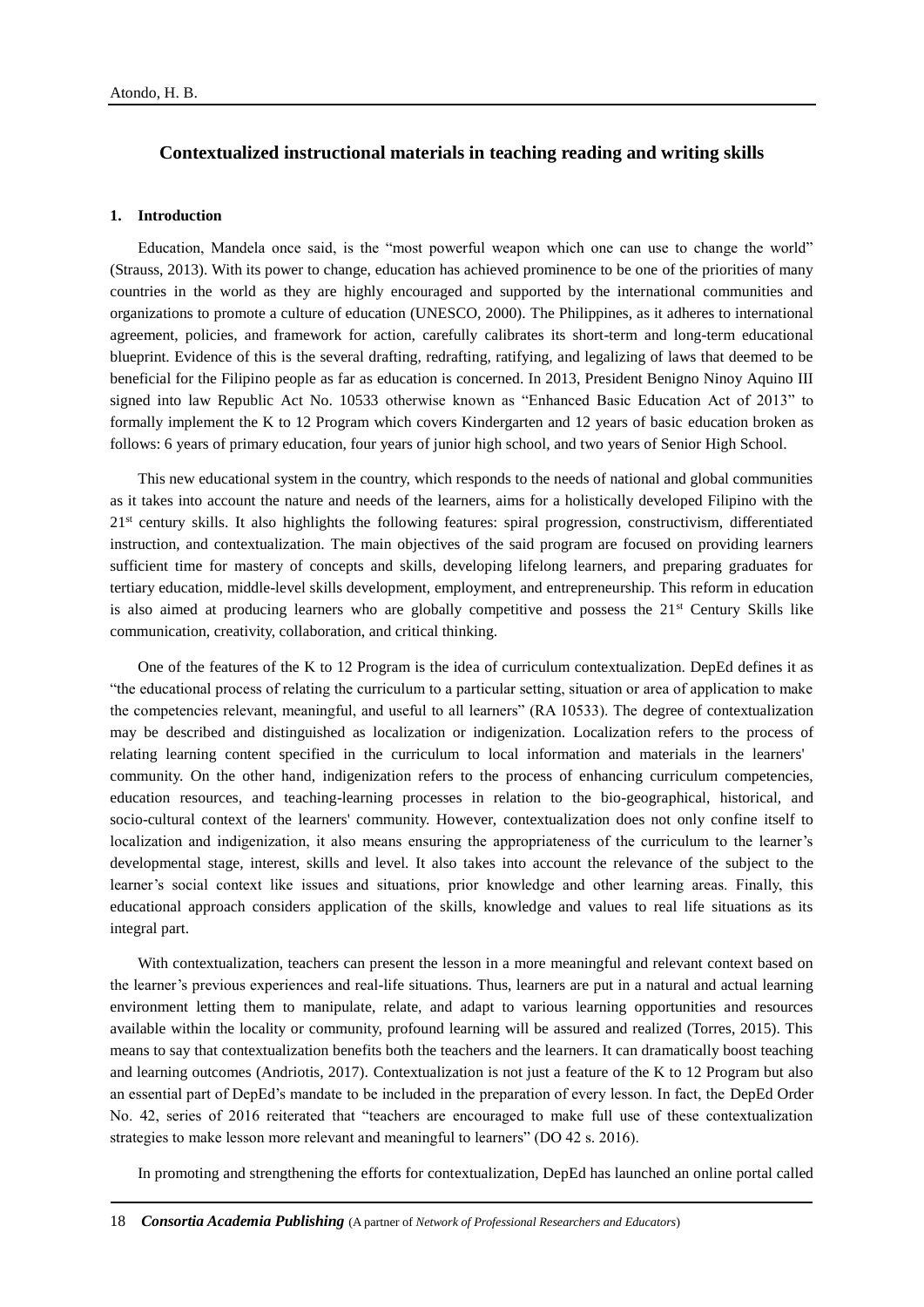the Learning Resource Management Development System (LRMDS) as promulgated in Deped Order No. 76 s. 2011 to accommodate quality assured learning resources made by the teachers and curriculum writers. A major objective of the system is to provide a technical basis for assessing, acquiring, adapting, developing, producing and distributing quality learning and teaching resource materials for students and instructional support materials for teachers (Chrisfrusa, 2012).

In other words, this serves as a repository of instructional materials like teachers' guide, learners' materials and lesson exemplars, and curriculum guides for Kindergarten up to Grade 12. These instructional materials can be harvested by the teachers for instruction all over the country. It exists to support distribution and access to learning, teaching and professional development resources. Furthermore, it supports the selection and acquisition of quality resources in response to localized and indigenized needs (Castillo, 2018 March 1). However, contextualization as far as the many public schools at present are concerned, has not yet reached its full implementation. Interviews with teachers who are actually in the grass root revealed that few teachers only do contextualize their lessons due to the following reasons: limited contextualized materials related to the subject they are teaching, lack of knowledge on how to contextualize their lessons, and the budgetary requirement in preparing the materials. Contextualization has been regarded as additional burden on their part. These are a few constraints teachers face along contextualization (Leite, Fernandes, & Figueredo, 2018).

In the Tabaco City Division which is the locale of the study, contextualizing the curriculum has been given attention. This is manifested in some trainings conducted along contextualization. Selected teacher writers were gathered to prepare lesson plans and activity matrices that apply contextualized instructional materials and teaching strategies. But these materials were not yet uploaded in the LRMDS portal of the division for the reason that teachers do not submit them to the committee in-charge for quality assurance. Upon looking at the LRMDS portal, there are contextualized learner's materials like teacher's guide, and lesson exemplars uploaded especially in the subjects offered in Junior High School. Sad to say, in Senior High School only the Oral Communication in Context, Mathematics subject, Humanities subjects are provided with uploaded and hard bound instructional materials such as textbook. Along the subject Reading and Writing Skills, the portal has none.

In view of this, the researcher nobly selected Reading and Writing Skills as the basis for the production of contextualized instructional materials. This subject is one of the core subjects in Senior High School. This means that this subject is taken by the students regardless of the track and strand they are in. This is usually offered during the second semester of the school year. Its course description is the development of reading and writing skills as applied to a wide range of materials other than poetry, fiction and drama. In the subject, the students are introduced to the reading and thinking strategies across text types, text and its context connection and purposive writing for the disciplines and professions. This is a prerequisite subject for the applied subject English for Academic and Professional Purposes. Learning the strategies for reading and writing entails a success in the other subjects. Through reading and writing, students improve their vocabulary and language skills (Cameverlands, n. d.). It expands the experiences of the reader. Furthermore, the more one reads, the better the mind gets at making connections, which helps him to become more creative and imaginative. In short, it makes one enjoy life to the fullest.

As to the teaching of the subject, the Deped has only provided the curriculum guide and allows the teachers to source out materials as aid in teaching the content of the subject. (DepEd order 42). Teachers utilize reference books and online sources as instructional materials. They innovate and recreate content of these materials to suit their learner's needs and interest. Knowing how to find the best instructional materials is a valuable skill for a teacher to have (Marbas, 2015). Marbas' statement as quoted by Lopez (2018) explicated the significance of the use of instructional materials as articulated below.

*The importance of instructional materials or educational resources is to improve students' knowledge, abilities and skills, to monitor their assimilation of information and to contribute to their overall development and upbringing. It also clarifies important concepts to arouse and*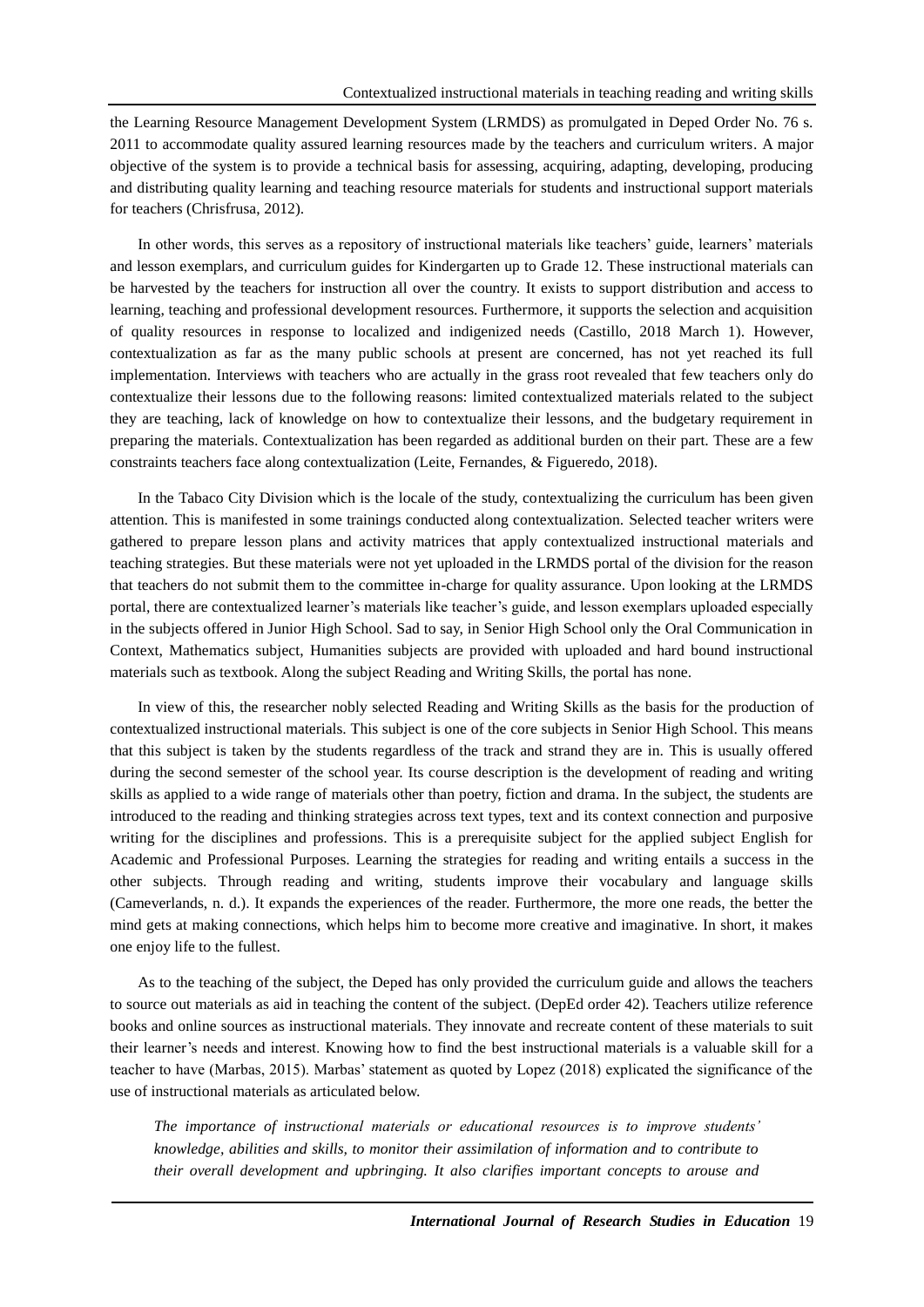*sustain their interests, give them opportunity to share experiences necessary for new learning, and help make learning more permanent (Lopez, 2018).*

Hence, the development of a contextualized supplemental instructional material in teaching Reading and Writing Skills is desired. DepEd Order No. 42 s. 2016 'Policy Guidelines on daily Lesson Preparation for the K to 12 Basic education Program" empowers teachers to carry out quality instructions that recognize the diversity of learners in the classroom and mandates them to monitor learner's success shown in their mastery and application of the competencies in real-life situations through varied instructional materials that are responsive to the needs of the learners. As such, this instructional material which is the output of the study will any how support that mandate and strengthen the thrust of contextualizing the curriculum.

Moreover, as pointed out by Lopez (2018) learning materials are important because they can significantly increase student achievement by supporting student learning and undeniably assist the teachers in an important professional duty. Moreover, the contextualized supplemental material will serve a roadmap for teachers concerned in contextualizing their lesson and even their modes of instruction. Furthermore, rather than accessing to sources online or referring to commercialized reference books, teachers will be offered a useful tool in teaching. The burden of preparing lesson plans and instructional materials will be minimized. This contextualized instructional material will also serve as a response to the innovative strategy of the DepEd to come up with prototype lesson plans to be used in the respective division.

Corollary to the foregoing, Article IV, Section 2 of the Code of Ethics for Professional Teachers expects every teacher to uphold the highest possible standards of quality education and shall make the best preparations for the career of teaching, and shall be at his best at all times and in the practice of his professions." Thus, a huge amount of patience, dedication, creativity, and innovation is expected of the teachers in the field. As such, this study was conceptualized to determine what instructional materials are used by the teachers in teaching Reading and Writing Skills and examine the extent of contextualization in these instructional materials to provide a contextualized supplemental material as a response to further strengthen the DepEd's mandate to contextualize the curriculum to make the competencies relevant and meaningful to all learners.

#### *1.1 Research Questions*

The study aimed to provide contextualized instructional materials in teaching Reading and Writing Skills subject. Specifically, it seeks to answer the following questions:

- $\triangleright$  What are the instructional materials used by the teachers of Tabaco Division in teaching Reading and Writing Skills?
- $\triangleright$  What is the extent of contextualization found in the instructional materials used by the teachers of Tabaco Division in teaching Reading and Writing Skills?
- $\triangleright$  What contextualized supplemental material may be proposed for teaching Reading and Writing Skills?

#### *1.2 Scope and Limitation*

The study covers the instructional materials used by the faculty members in teaching Reading and Writing Skills subject in the Senior High School. Specifically, the study delimits its scope on text-based instructional materials like textbooks, reference books, modules, workbooks, Strategic Interventions Materials (SIM), students' manuals, study guides, and other text-based materials to be identified by the respondents. The faculty members included as respondents of the study, especially those who answered the checklist-questionnaire, are those teaching Reading and Writing Skills subject in the public secondary schools of Tabaco City Division, Albay.

The secondary schools included in Tabaco City Division are the following: Tabaco National High School,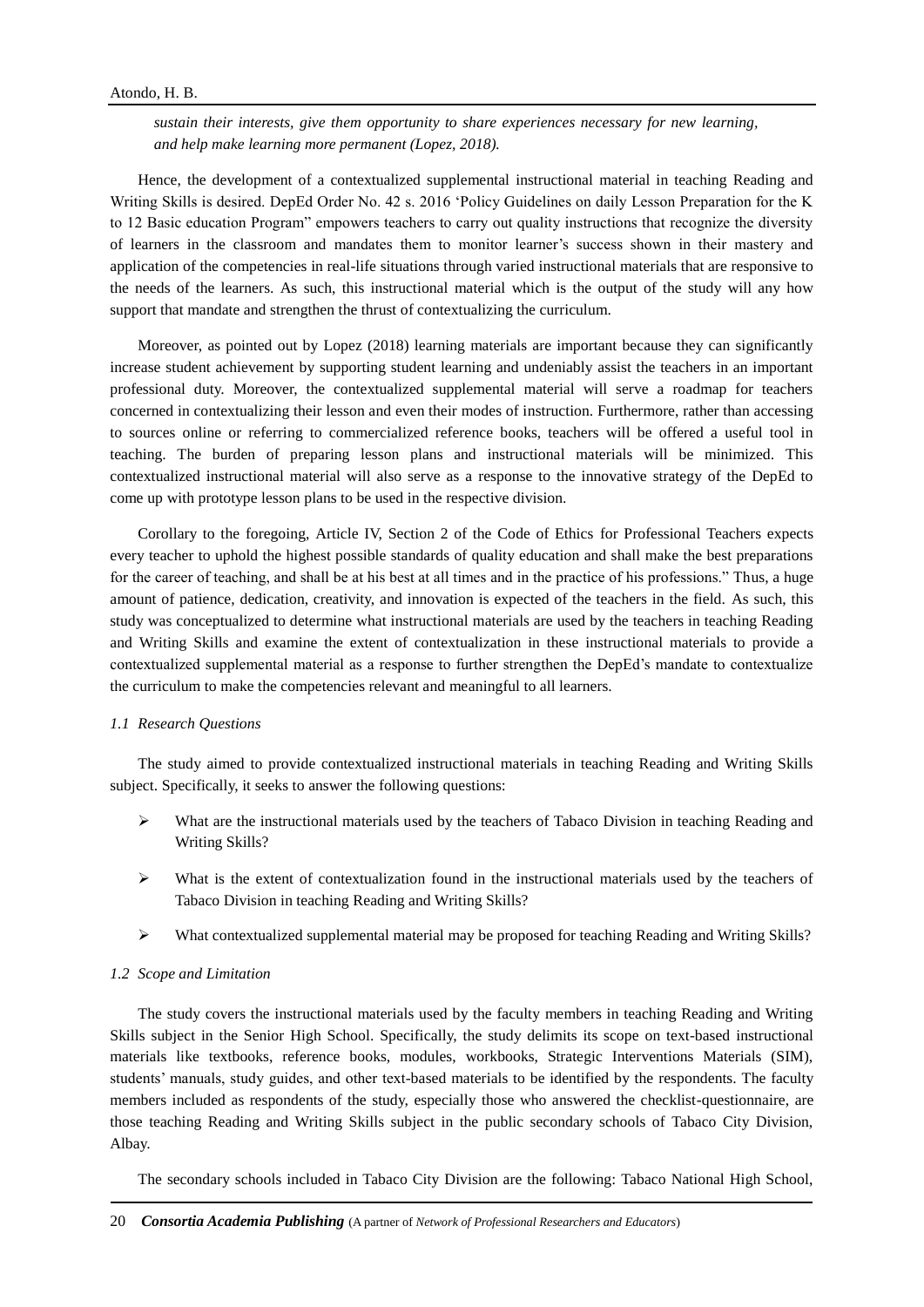San Miguel National High School, San Lorenzo National High School, Comon High School, San Antonio National High School, Bogñabong High School, Hacienda High School, Mariroc High School, and Bantayan National High School. There are 19 teachers in the nine schools in Tabaco Divisions. The nine teachers are from Tabaco National High School, three from San Lorenzo National High School, and one teacher from each of the rest of the schools. These 19 teachers participated in the Focus Group Discussion (FGD), while the English Subject Head and the Division Supervisor were interviewed by the researcher.

The extent of assessing the contextualization of the instructional materials covers the appropriateness, relevance, applicability, and localization. Some of these extents, like appropriateness and relevance, are related to the indicators found in the DepEd's "Tool for quality assurance of contextualized and localized learning materials". The tool includes standard on the following areas: content, instructional quality, language, grammar, format, visuals, book layout and design, and copyright. However, since the said tool is not suitable for this study, the researcher designed a tool for assessing the extent of contextualization of the instructional materials. But important elements from the quality assurance tool were adapted by the researcher. As regards the dimensions (appropriateness, relevance, applicability, localization), the researcher dissected the elements present in the definition of contextualization that is "the educational process of relating the curriculum to a particular setting, situation or area of application to make the competencies relevant, meaningful, and useful to all learners" (RA 10533). Hence, the dimensions of contextualization that became the bases of assessing the extent of contextualization, are anchored on the legal basis of K to 12 education, the Republic Act 10533.

The researcher-made tool for assessing the extent of contextualization of the instructional materials is divided into two parts: the first part is a checklist-questionnaire where the respondents checked the text-based instructional materials they used in teaching Reading and Writing Skills; the second part is a Likert scale where the respondents rated the extent of contextualization in the text-based materials they used in terms of appropriateness, relevance, applicability, and localization. In addition to the researcher-made tool for assessing the extent of contextualization, the researcher also used Focus Group Discussion (FGD) to reinforce the data gathered regarding the extent of contextualization that the teachers are doing. The FGD is meant to complement the information gathered from the researcher-made tool. To further enrich the data gathered, the researcher conducted an interview with the English Subject Head and the Division Supervisor of Tabaco City.

As regards the contextualized instructional materials produced by the researcher, they will serve as teachers' guide for contextualizing their lessons specifically in the teaching Reading and Writing Skills subject to Grade 11 students in Tabaco City Division. The teachers' guide is tailored to the contents and the target competencies of Reading and Writing Skills subject. There is also a learner's guide that shows how the teacher's guide will be actualized. Sources of the instructional materials are internet, school papers, magazines, and authentic documents filed in the school and LGU offices and the division office. Meanwhile, texts that do not have citation of source indicate that these are originally made by the researcher himself.

#### **2. Methodology**

This study used a mixed method of descriptive quantitative and qualitative research design. The principal purpose of the researcher is to provide contextualized instructional materials for teaching Reading and Writing Skills after determining the extent of contextualization of instructional materials used by teachers. To answer the first and second problems of the study, the researcher employed the survey method using the researcher-made tool that reflects some standards from the DepEd's tool for quality assurance of contextualized instructional materials. The Focus Group Discussion FGD) and interview methods were also used to enrich the data provided by the respondents. The researcher made use of triangulation method to establish an even more reliable and consistent results of the data gathered.

The researcher secured permission from the Schools' Division Superintendent and from the principals of Tabaco National High School and other public secondary schools in Tabaco City Division where the study was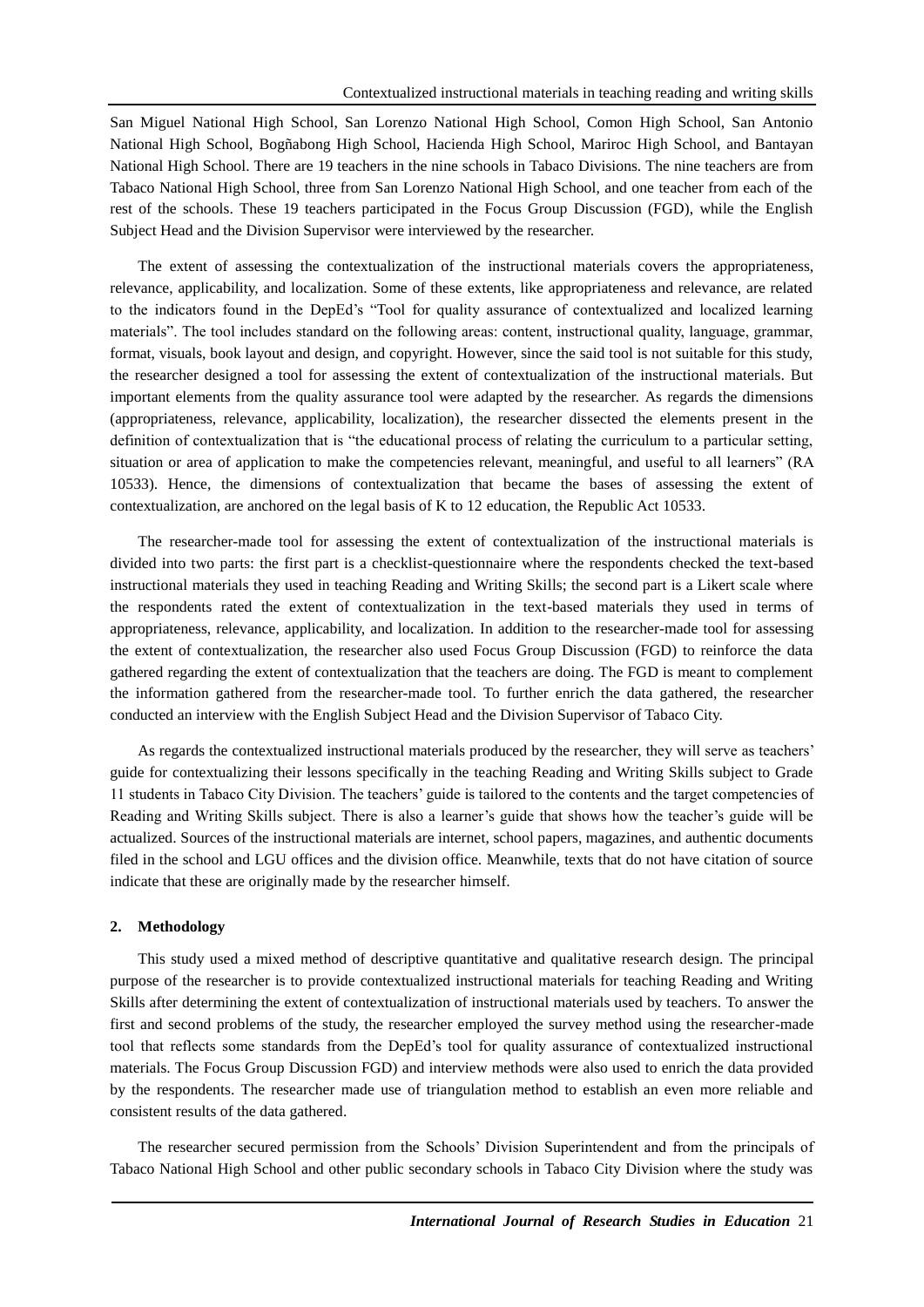conducted. A letter was also prepared for the teachers who taught Reading and Writing Skills. The data gathering followed after the necessary approval and consent of the participants. The participants answered the survey questionnaire and joined the FGD. The researcher facilitated the data gathering and retrieved immediately the questionnaires after the respondents completed them. The interviews with the Education Program Supervisor in English and Subject Head were conducted at different schedules. Then, tabulation, interpretation, and analysis were done.

To determine the numerical value of the evaluation result, simple statistics was used in the study. It used frequency count, and General Weighted Mean to determine the status of the contextualized learning materials along the areas indicated in the tool. For the Mean that ranges from 0.01 to 1.00, the verbal interpretation is Least Extent of Contextualization; from 1.01 to 2.00, the verbal interpretation is Less Extent of Contextualization; from 2.01 to 3.00, the verbal interpretation is Moderate Extent of Contextualization; from 3.01 to 4.00, the verbal interpretation is High Extent of Contextualization; and from 4.01 to 5.00, the verbal interpretation is Very High Extent of Contextualization.

## **3. Results and Discussion**

3.1 Instructional Materials used by the teachers of Tabaco City Division in teaching Reading and Writing Skills subject.

#### **Table 1**

*Instructional Materials*

| <b>Instructional Materials</b>        | Frequency |
|---------------------------------------|-----------|
| Textbook                              |           |
| Reference Book                        | 5         |
| Module                                |           |
| Workbook                              |           |
| Strategic Intervention Material (SIM) |           |
| Student's Manual                      |           |
| <b>Study Guide</b>                    |           |
| Others                                |           |

Table 1 shows that 19 teachers use 5 reference books, and 2 teachers resort to other materials, which they indicated as online materials. However, the rest of the instructional materials like textbook, module, workbook, Strategic Intervention Materials (SIM), students' manual, and study guide were not used by the teachers in teaching Reading and Writing Skills subject.

3.2. Extent of contextualization found in the instructional materials used by the teachers of Tabaco Division in teaching Reading and Writing Skills.

## **Table 2**

*Extent of contextualization in the IMs*

| Dimensions                                                  |      | General Weighted Mean |                  |                  |                 |      |                |  |  |
|-------------------------------------------------------------|------|-----------------------|------------------|------------------|-----------------|------|----------------|--|--|
|                                                             |      | R <sub>B</sub> 2      | R <sub>B</sub> 3 | R <sub>B</sub> 4 | R <sub>B5</sub> | O1   | O <sub>2</sub> |  |  |
| Appropriateness                                             |      |                       |                  |                  |                 |      |                |  |  |
| The IM is appropriate to the developmental stage of the     |      | 2.11                  | 2.00             | 2.05             | 2.11            | 2.50 | 2.50           |  |  |
| learners                                                    |      |                       |                  |                  |                 |      |                |  |  |
| The IM is appropriate to the learners' interests            |      | 2.21                  | 2.21             | 2.21             | 2.21            | 2.00 | 2.00           |  |  |
| The IM's level of difficulty is appropriate and linked with |      | 2.26                  | 2.26             | 2.26             | 2.26            | 2.00 | 2.00           |  |  |
| the learners' level and skills.                             |      |                       |                  |                  |                 |      |                |  |  |
| Relevance                                                   |      |                       |                  |                  |                 |      |                |  |  |
| The IM is relevant to the learners' social context (issues, | 2.16 | 2.21                  | 2.16             | 2.16             | 2.21            | 2.00 | 2.00           |  |  |
| situations, activities, experiences, and environment)       |      |                       |                  |                  |                 |      |                |  |  |
| The IM is relevant to the learners' historical context      |      | 2.00                  | 2.00             | 2.00             | 2.00            | 2.00 | 2.00           |  |  |
| The IM is relevant to the learners' cultural context        | 2.00 | 2.00                  | 2.00             | 2.00             | 2.00            | 2.00 | 2.00           |  |  |
|                                                             |      |                       |                  |                  |                 |      |                |  |  |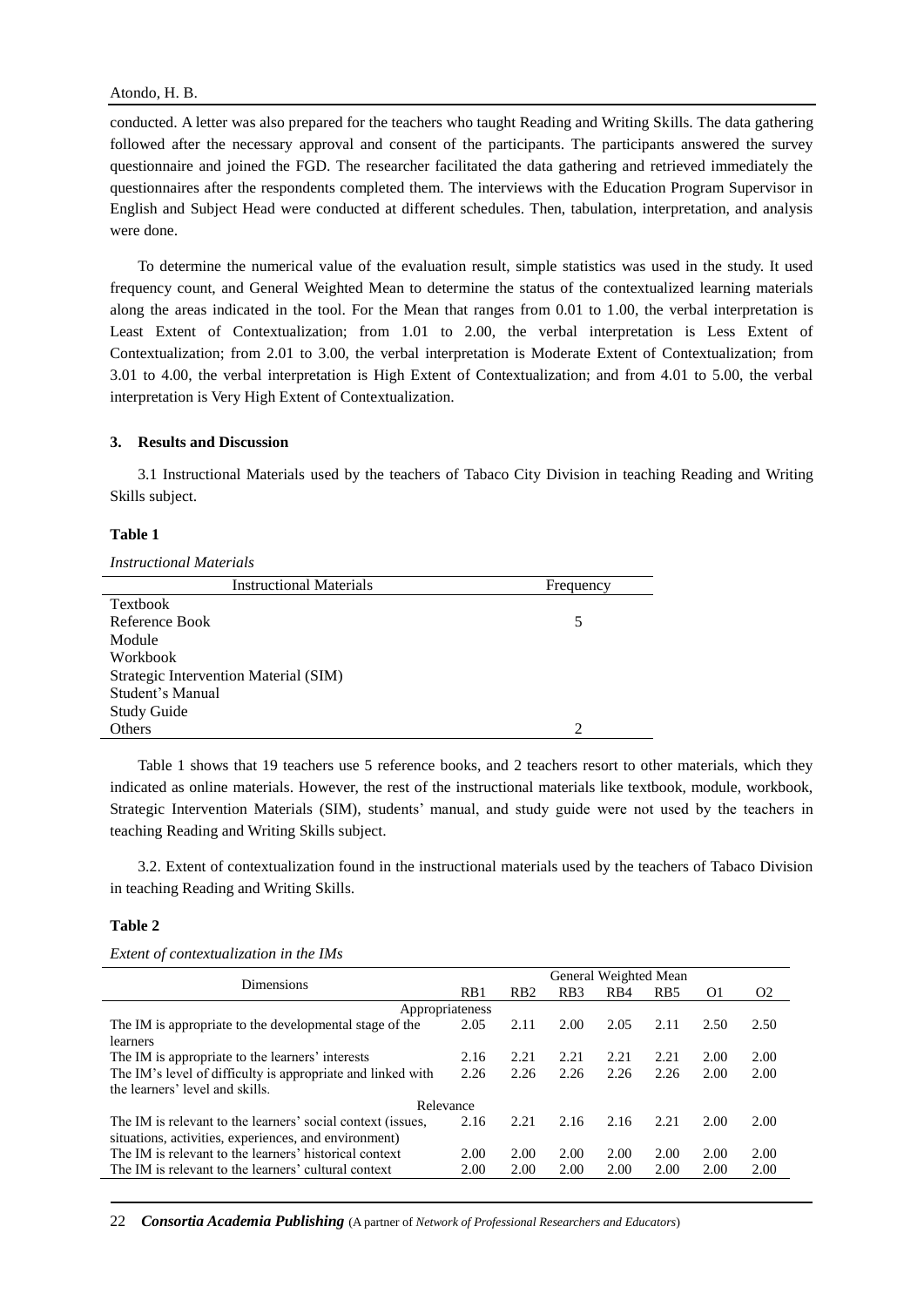| The IM is built upon the learners' informal and            |      | 1.84       | 1.84       | 1.84       | 1.84 | 2.50       | 1.50 |
|------------------------------------------------------------|------|------------|------------|------------|------|------------|------|
| out-of-school knowledge                                    |      |            |            |            |      |            |      |
| The IM integrates other learning areas                     | 2.05 | 2.05       | 2.05       | 2.05       | 1.95 | 2.00       | 2.00 |
| Applicability                                              |      |            |            |            |      |            |      |
| Knowledge, skills, and values obtained from the IM are.    |      | 1.95       | 1.95       | 1.95       | 1.95 | 3.00       | 2.00 |
| applicable and useful in situations at home                |      |            |            |            |      |            |      |
| Communicating effectively with people at home.<br>➤        |      |            |            |            |      |            |      |
| Looking for ways in solving typical household<br>➤         |      |            |            |            |      |            |      |
| issues and problems.                                       |      |            |            |            |      |            |      |
| Knowledge, skills, and values obtained from the IM are.    | 2.26 | 2.00       | 2.11       | 2.16       | 2.11 | 3.00       | 2.00 |
| applicable and useful in situations in school.             |      |            |            |            |      |            |      |
| Communicating effectively with people in school<br>➤       |      |            |            |            |      |            |      |
| Performing school academic tasks like recitation,<br>➤     |      |            |            |            |      |            |      |
| seatwork, projects                                         |      |            |            |            |      |            |      |
| Knowledge, skills, and values obtained from the IM are     |      | 2.05       | 2.05       | 2.05       | 2.05 | 3.00       | 2.00 |
| applicable and useful in situations in the community       |      |            |            |            |      |            |      |
| Communicating effectively with people in the<br>➤          |      |            |            |            |      |            |      |
| barangay                                                   |      |            |            |            |      |            |      |
| Getting acquainted with the community's<br>➤               |      |            |            |            |      |            |      |
| advocacies, programs and projects.                         |      |            |            |            |      |            |      |
| Localization                                               |      |            |            |            |      |            |      |
| The IM promotes the local identity of the learners through | 1.53 | 1.63       | 1.63       | 1.84       | 1.63 | 2.50       | 2.00 |
| the use of local concepts or ideas                         |      |            |            |            |      |            |      |
| The IM integrates local references and materials           | 1.74 | 1.79       | 1.79       | 1.79       | 1.79 | 2.00       | 2.00 |
| <b>GENERAL WEIGHTED MEAN</b>                               | 1.99 | 2.01       | 2.00       | 2.03       | 2.01 | 2.35       | 2.00 |
| <b>VERBAL INTERPRETATION</b>                               | LsEC | <b>MEC</b> | <b>MEC</b> | <b>MEC</b> | MEC  | <b>MEC</b> | LsEC |

Table 2 shows the extent of contextualization found in the instructional materials, which are given alpha-numeric code. The RB1 (Reference Book 1), RB2 (Reference Book 2), RB3 (Reference Book 3), RB4 (Reference Book 4), and RB5 (Reference Book 5) are rated by the nineteen (19) teachers; while O1 (Other Resources 1) and O2 (Other Resources 2) are rated by two teachers. This reveals that with regard to the extent of contextualization of RB1 or Reference Book 1, the results show that in terms of appropriateness to the developmental stage of the learners, the Weighted Mean is 2.05 and its verbal interpretation is MEC or Moderate Extent of Contextualization. In terms of appropriateness to the learners' interests, the Mean is 2.16 and its verbal interpretation is MEC. With regard to its level of difficulty as appropriate and linked with the learners' level and skills, the Mean is 2.26, with the verbal interpretation MEC.

In terms of its relevance, the Mean of the first indicator which is relevance to the learners' social context is 2.16, with the verbal interpretation MEC. Its relevance to learners' historical context is 2.00, with the verbal interpretation LsEC. Its relevance to learners' cultural context is 2.00, with the verbal interpretation LsEC. With regard to its being built upon the learners' informal and out-of-school knowledge, its Mean is 1.84, with the verbal interpretation LsEC. As regards the integration of the IM with other learning areas, the Mean is 2.05, with the verbal interpretation MEC. In terms of its applicability at home, the Mean is 1.74, with the verbal interpretation LsEC; its applicability in school is 2.26, with the verbal interpretation MEC; and its applicability in the community is 2.05, with the verbal interpretation MEC. With regard to its localization dimension, the Mean of the indicator "the IM promotes the local identity of the learners" is 1.53, with the verbal interpretation LsEC; and the Mean of the indicator "the IM integrates local references and materials" is 1.74, with the verbal interpretation LsEC. Its General Weighted Mean therefore is 1.99, with the verbal interpretation LsEC or Less Extent of Contextualization.

As regards the extent of contextualization of RB2 or Reference Book 2, the results show that in terms of appropriateness to the developmental stage of the learners, the Weighted Mean is 2.11 and its verbal interpretation is MEC. In terms of appropriateness to the learners' interests, the Mean is 2.21 and its verbal interpretation is MEC. With regard to its level of difficulty as appropriate and linked with the learners' level and skills, the Mean is 2.26, with the verbal interpretation MEC. In terms of its relevance, the Mean of the first indicator which is relevance to the learners' social context is 2.21, with the verbal interpretation MEC. Its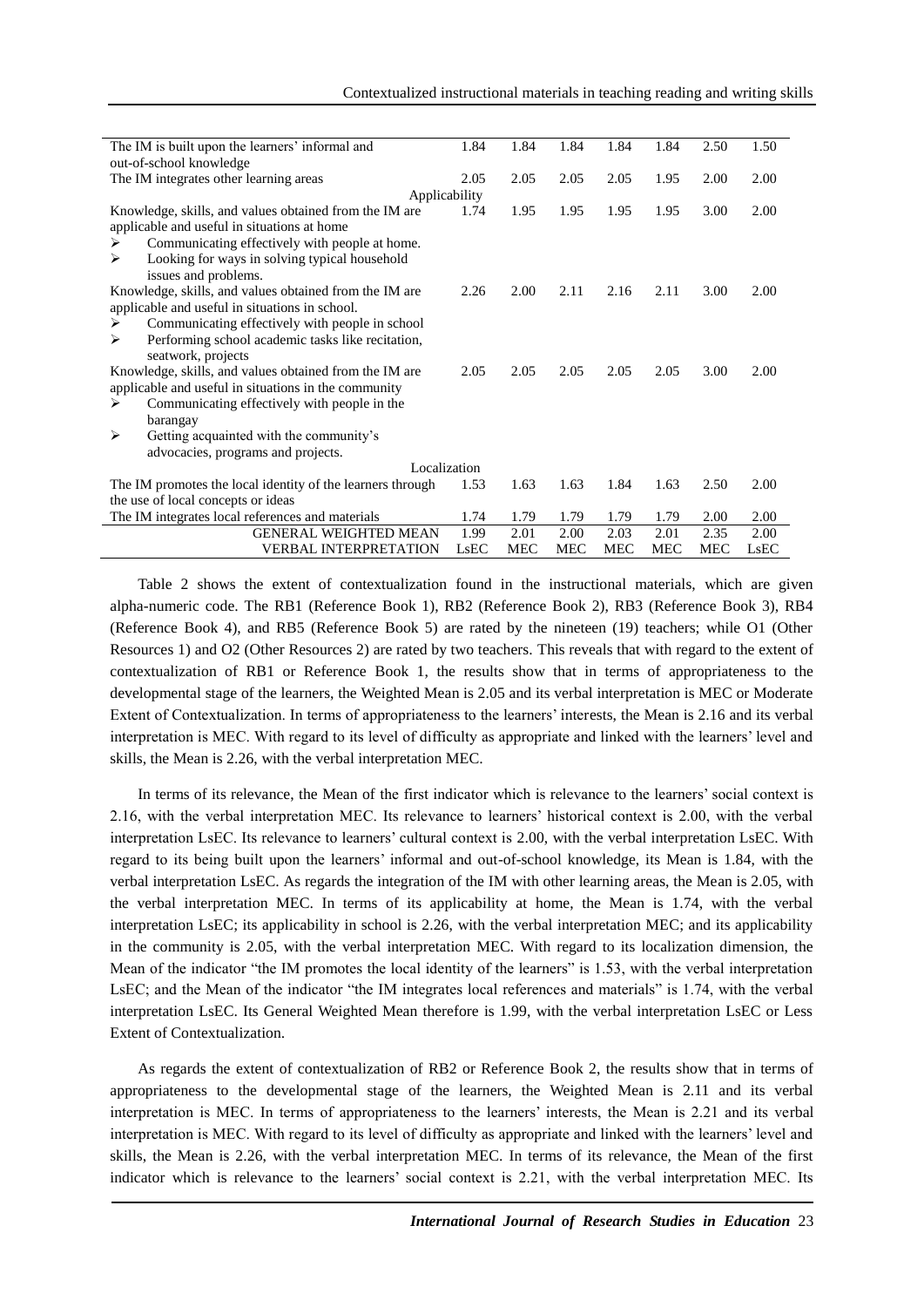relevance to learners' historical context is 2.00, with the verbal interpretation LsEC. Its relevance to learners' cultural context is 2.00, with the verbal interpretation LsEC. With regard to its being built upon the learners' informal and out-of-school knowledge, its Mean is 1.84, with the verbal interpretation LsEC. As regards the integration of the IM with other learning areas, the Mean is 2.05, with the verbal interpretation MEC. In terms of its applicability at home, the Mean is 1.95, with the verbal interpretation LsEC; its applicability in school is 2.00, with the verbal interpretation MEC; and its applicability in the community is also 2.05, with the verbal interpretation MEC. With regard to its localization dimension, the Mean of the indicator "the IM promotes the local identity of the learners" is 1.63, with the verbal interpretation LsEC; and the Mean of the indicator "the IM integrates local references and materials" is 1.79, with the verbal interpretation LsEC. Its General Weighted Mean therefore is 2.01, with the verbal interpretation MEC or Moderate Extent of Contextualization.

As regards the extent of contextualization of RB3 or Reference Book 3, the results show that in terms of appropriateness to the developmental stage of the learners, the Weighted Mean is 2.00 and its verbal interpretation is LsEC. In terms of appropriateness to the learners' interests, the Mean is 2.21 and its verbal interpretation is MEC. With regard to its level of difficulty as appropriate and linked with the learners' level and skills, the Mean is 2.26, with the verbal interpretation MEC. In terms of its relevance, the Mean of the first indicator which is relevance to the learners' social context is 2.16, with the verbal interpretation MEC. Its relevance to learners' historical context is 2.00, with the verbal interpretation LsEC. Its relevance to learners' cultural context is 2.00, with the verbal interpretation LsEC. With regard to its being built upon the learners' informal and out-of-school knowledge, its Mean is 1.84, with the verbal interpretation LsEC. As regards the integration of the IM with other learning areas, the Mean is 2.05, with the verbal interpretation MEC. In terms of its applicability at home, the Mean is 1.95, with the verbal interpretation LsEC; its applicability in school is 2.11, with the verbal interpretation MEC; and its applicability in the community is 2.05, with the verbal interpretation MEC. With regard to its localization dimension, the Mean of the indicator "the IM promotes the local identity of the learners" is 1.63, with the verbal interpretation LsEC; and the Mean of the indicator "the IM integrates local references and materials" is 1.79, with the verbal interpretation LsEC. Its General Weighted Mean therefore is 2.00, with the verbal interpretation LsEC or Less Extent of Contextualization.

As regards the extent of contextualization of RB4 or Reference Book 4, the results show that in terms of appropriateness to the developmental stage of the learners, the Weighted Mean is 2.05 and its verbal interpretation is MEC. In terms of appropriateness to the learners' interests, the Mean is 2.21 and its verbal interpretation is MEC. With regard to its level of difficulty as appropriate and linked with the learners' level and skills, the Mean is 2.26, with the verbal interpretation MEC. In terms of its relevance, the Mean of the first indicator which is relevance to the learners' social context is 2.16, with the verbal interpretation MEC. Its relevance to learners' historical context is 2.00, with the verbal interpretation LsEC. Its relevance to learners' cultural context is 2.00, with the verbal interpretation LsEC. With regard to its being built upon the learners' informal and out-of-school knowledge, its Mean is 1.84, with the verbal interpretation LsEC. As regards the integration of the IM with other learning areas, the Mean is 2.05, with the verbal interpretation LsEC. In terms of its applicability at home, the Mean is 1.95, with the verbal interpretation LsEC; its applicability in school is 2.16, with the verbal interpretation MEC; and its applicability in the community is 2.05, with the verbal interpretation MEC. With regard to its localization dimension, the Mean of the indicator "the IM promotes the local identity of the learners" is 1.84, with the verbal interpretation LsEC; and the Mean of the indicator "the IM integrates local references and materials" is 1.79, with the verbal interpretation LsEC. Its General Weighted Mean therefore is 2.03, with the verbal interpretation MEC or Moderate Extent of Contextualization.

As regards the extent of contextualization of RB5 or Reference Book 5, the results show that in terms of appropriateness to the developmental stage of the learners, the Weighted Mean is 2.11 and its verbal interpretation is MEC. In terms of appropriateness to the learners' interests, the Mean is 2.21 and its verbal interpretation is MEC. With regard to its level of difficulty as appropriate and linked with the learners' level and skills, the Mean is 2.26, with the verbal interpretation MEC. In terms of its relevance, the Mean of the first indicator which is relevance to the learners' social context is 2.21, with the verbal interpretation MEC. Its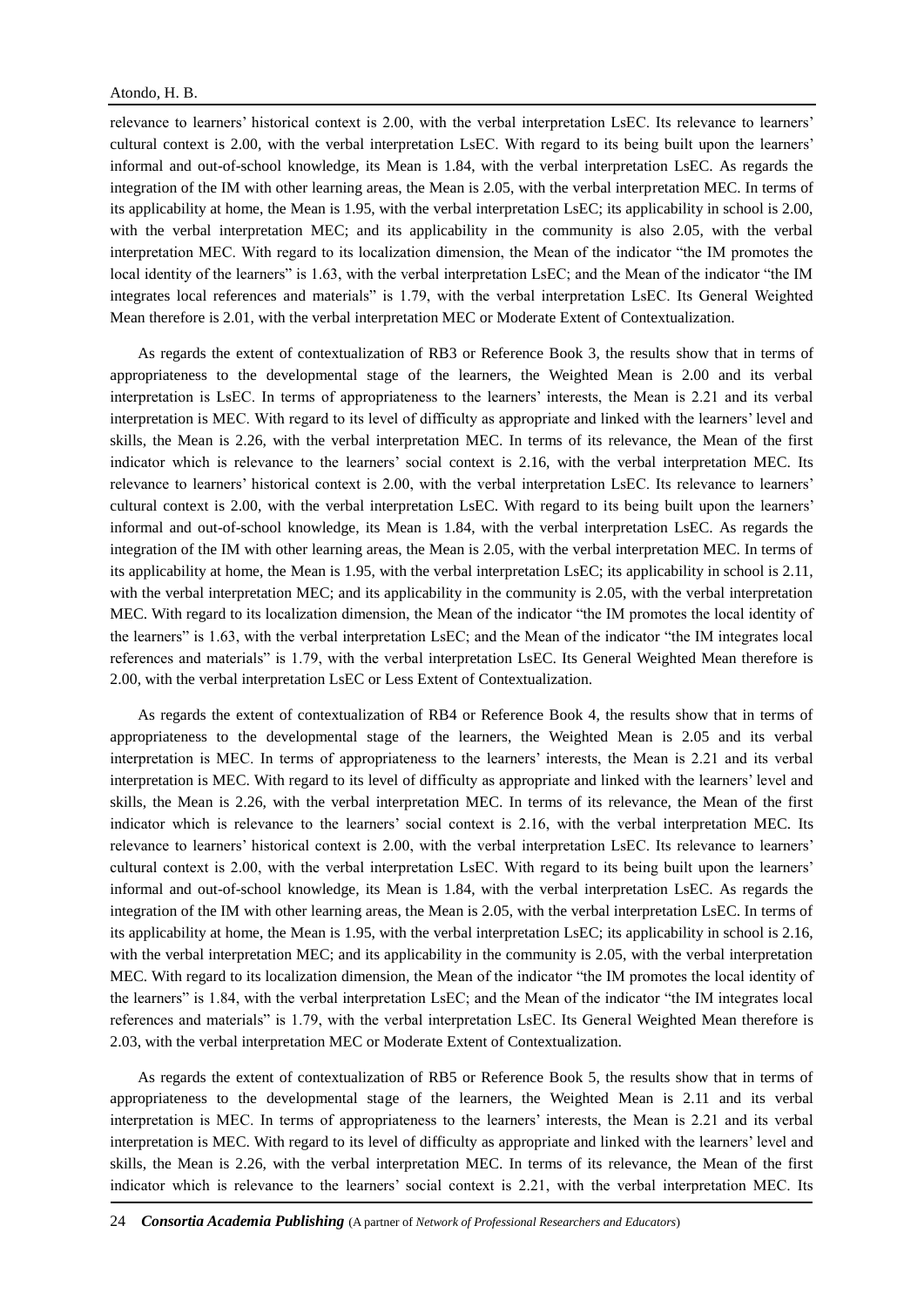relevance to learners' historical context is 2.00, with the verbal interpretation LsEC. Its relevance to learners' cultural context is 2.00, with the verbal interpretation MEC. With regard to its being built upon the learners' informal and out-of-school knowledge, its Mean is 1.84, with the verbal interpretation LsEC. As regards the integration of the IM with other learning areas, the Mean is 1.95, with the verbal interpretation LsEC. In terms of its applicability at home, the Mean is 1.95, with the verbal interpretation LsEC; its applicability in school is 2.11, with the verbal interpretation MEC; and its applicability in the community is 2.05, with the verbal interpretation MEC. With regard to its localization dimension, the Mean of the indicator "the IM promotes the local identity of the learners" is 1.63, with the verbal interpretation LsEC; and the Mean of the indicator "the IM integrates local references and materials" is 1.79, with the verbal interpretation LsEC. Its General Weighted Mean therefore is 2.01, with the verbal interpretation MEC or Moderate Extent of Contextualization.

As regards the extent of contextualization of O1 or Others 1, the results show that in terms of appropriateness to the developmental stage of the learners, the Weighted Mean is 2.50 and its verbal interpretation is MEC. In terms of appropriateness to the learners' interests, the Mean is 2.00 and its verbal interpretation is LsEC. With regard to its level of difficulty as appropriate and linked with the learners' level and skills, the Mean is 2.00, with the verbal interpretation LsEC. In terms of its relevance, the Mean of the first indicator which is relevance to the learners' social context is 2.00, with the verbal interpretation LsEC. Its relevance to learners' historical context is 2.00, with the verbal interpretation LsEC. Its relevance to learners' cultural context is 2.00, with the verbal interpretation LsEC. With regard to its being built upon the learners' informal and out-of-school knowledge, its Mean is 2.50, with the verbal interpretation LsEC. As regards the integration of the IM with other learning areas, the Mean is 2.00, with the verbal interpretation LsEC. In terms of its applicability at home, the Mean is 3.00, with the verbal interpretation MEC; its applicability in school is 3.00, with the verbal interpretation MEC; and its applicability in the community is 3.00, with the verbal interpretation MEC. With regard to its localization dimension, the Mean of the indicator "the IM promotes the local identity of the learners" is 2.50, with the verbal interpretation MEC; and the Mean of the indicator "the IM integrates local references and materials" is 2.00, with the verbal interpretation LsEC. Its General Weighted Mean therefore is 2.35, with the verbal interpretation MEC or Moderate Extent of Contextualization.

As regards the extent of contextualization of O2 or Others 2, the results show that in terms of appropriateness to the developmental stage of the learners, the Weighted Mean is 2.50 and its verbal interpretation is MEC. In terms of appropriateness to the learners' interests, the Mean is 2.00 and its verbal interpretation is LsEC. With regard to its level of difficulty as appropriate and linked with the learners' level and skills, the Mean is 2.00, with the verbal interpretation LsEC. In terms of its relevance, the Mean of the first indicator which is relevance to the learners' social context is 2.00, with the verbal interpretation LsEC. Its relevance to learners' historical context is 2.00, with the verbal interpretation LsEC. Its relevance to learners' cultural context is 2.00, with the verbal interpretation LsEC. With regard to its being built upon the learners' informal and out-of-school knowledge, its Mean is 1.50, with the verbal interpretation LsEC. As regards the integration of the IM with other learning areas, the Mean is 2.00, with the verbal interpretation LsEC. In terms of its applicability at home, the Mean is 2.00, with the verbal interpretation LsEC; its applicability in school is 2.00, with the verbal interpretation LsEC; and its applicability in the community is 2.00, with the verbal interpretation LsEC. With regard to its localization dimension, the Mean of the indicator "the IM promotes the local identity of the learners" is 2.00, with the verbal interpretation LsEC; and the Mean of the indicator "the IM integrates local references and materials" is 2.00, with the verbal interpretation LsEC. Its General Weighted Mean therefore is 2.00, with the verbal interpretation LsEC or Less Extent of Contextualization.

Of all the instructional materials rated by the teachers, the O1 material or online materials used by the two teachers have the highest extent of contextualization with the average of 2.35 of Moderate Extent of Contextualization. Apparently, not all teachers access the web due to the geographical location of their schools and the availability of facilities to access the online resources. Hence, only two teachers indicated the online resources. There is a big possibility that these online resources have higher extent of contextualization and would be of great help and assistance to the teachers and students but due to limited access, the teachers cannot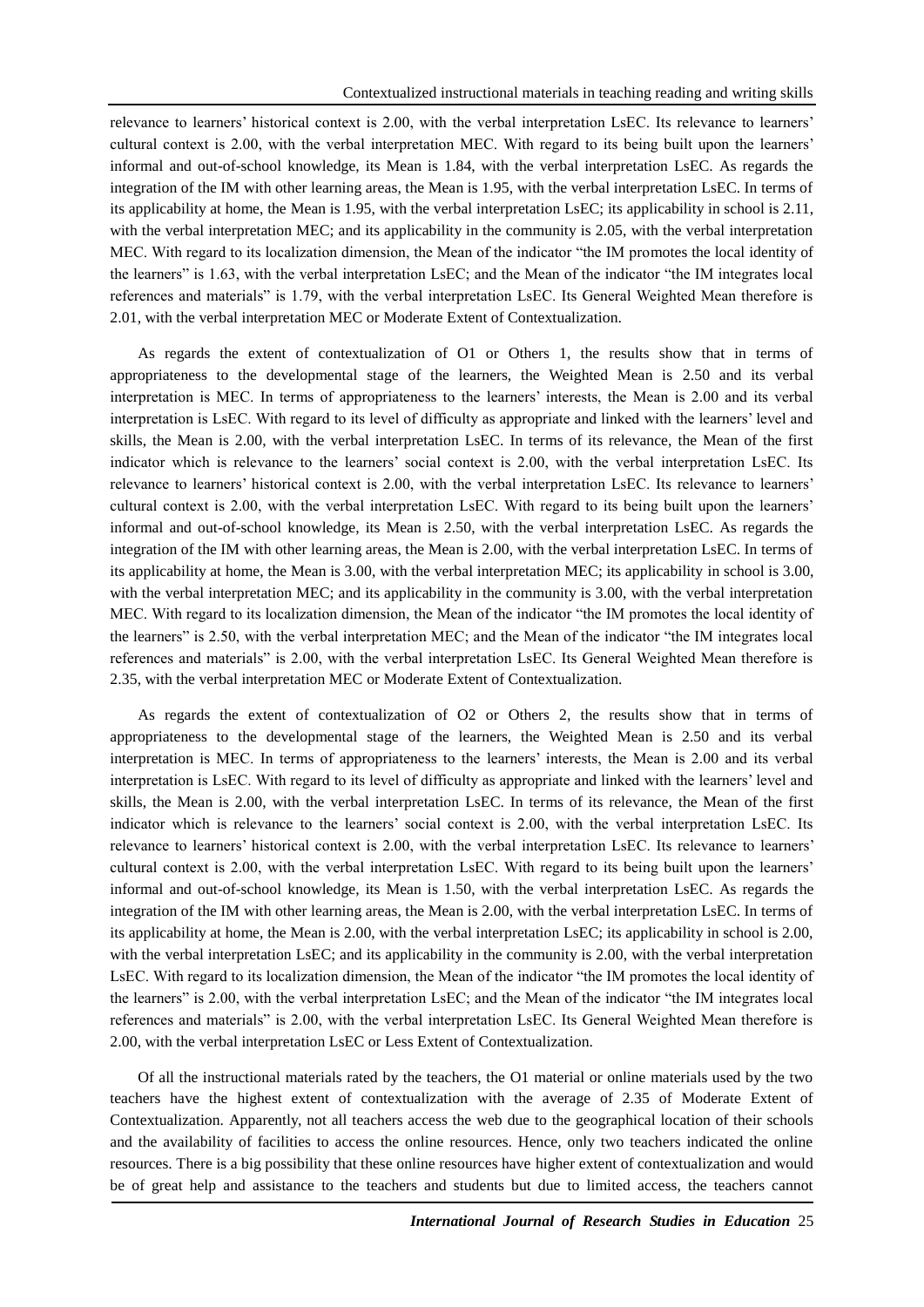optimize the materials available online. The LRMDS of the school has none.

On the other hand, the reference books specially RB2, RB3, RB4, and RB5 rated by the 19 participants are shown to have a Moderate Extent of Contextualization (MEC). The RB1 is rated to have Less Extent of Contextualization (LsEC). This means that the reference books had issues along contextualization specifically in relevance, applicability and localization. Such books failed to consider the context of Bicolano learners, specifically the learners from Tabaco City Division, did not employ local references or concepts, and derailed from the applicability in real-life situations. Although appropriateness has moderate extent, this does not guarantee that 100% of the students learned the lessons and mastered the competencies as learners vary in multiple intelligences.

## **Table 3**

*General Weighted Mean of the Instructional Materials along Indicators*

| Dimensions                                                                                                                                                                                                                                                                                                                                                                                                                                                                                                                                                                                                                                                                                          | RB1          | R <sub>B</sub> 2             | RB3          | RB4          | RB5          | O <sub>1</sub> | O2           | GWM          |
|-----------------------------------------------------------------------------------------------------------------------------------------------------------------------------------------------------------------------------------------------------------------------------------------------------------------------------------------------------------------------------------------------------------------------------------------------------------------------------------------------------------------------------------------------------------------------------------------------------------------------------------------------------------------------------------------------------|--------------|------------------------------|--------------|--------------|--------------|----------------|--------------|--------------|
|                                                                                                                                                                                                                                                                                                                                                                                                                                                                                                                                                                                                                                                                                                     |              | Appropriateness              |              |              |              |                |              |              |
| The IM is appropriate to the developmental<br>stage of the learners                                                                                                                                                                                                                                                                                                                                                                                                                                                                                                                                                                                                                                 | 2.05         | 2.11                         | 2.00         | 2.05         | 2.11         | 2.50           | 2.50         | 2.19         |
| The IM is appropriate to the learners'<br>interests                                                                                                                                                                                                                                                                                                                                                                                                                                                                                                                                                                                                                                                 | 2.16         | 2.21                         | 2.21         | 2.21         | 2.21         | 2.00           | 2.00         | 2.14         |
| The IM's level of difficulty is appropriate<br>and linked with the learners' level and<br>skills.                                                                                                                                                                                                                                                                                                                                                                                                                                                                                                                                                                                                   | 2.26         | 2.26                         | 2.26         | 2.26         | 2.26         | 2.00           | 2.00         | 2.19         |
|                                                                                                                                                                                                                                                                                                                                                                                                                                                                                                                                                                                                                                                                                                     |              | Relevance                    |              |              |              |                |              |              |
| The IM is relevant to the learners' social<br>context (issues, situations, activities,<br>experiences, and environment)                                                                                                                                                                                                                                                                                                                                                                                                                                                                                                                                                                             | 2.16         | 2.21                         | 2.16         | 2.16         | 2.21         | 2.00           | 2.00         | 2.13         |
| The IM is relevant to the learners'<br>historical context                                                                                                                                                                                                                                                                                                                                                                                                                                                                                                                                                                                                                                           | 2.00         | 2.00                         | 2.00         | 2.00         | 2.00         | 2.00           | 2.00         | 2.00         |
| The IM is relevant to the learners' cultural<br>context                                                                                                                                                                                                                                                                                                                                                                                                                                                                                                                                                                                                                                             | 2.00         | 2.00                         | 2.00         | 2.00         | 2.00         | 2.00           | 2.00         | 2.00         |
| The IM is built upon the learners' informal                                                                                                                                                                                                                                                                                                                                                                                                                                                                                                                                                                                                                                                         | 1.84         | 1.84                         | 1.84         | 1.84         | 1.84         | 2.50           | 1.50         | 1.89         |
| and out-of-school knowledge<br>The IM integrates other learning areas                                                                                                                                                                                                                                                                                                                                                                                                                                                                                                                                                                                                                               | 2.05         | 2.05                         | 2.05         | 2.05         | 1.95         | 2.00           | 2.00         | 2.02         |
| Knowledge, skills, and values obtained<br>from the IM are applicable and useful in                                                                                                                                                                                                                                                                                                                                                                                                                                                                                                                                                                                                                  | 1.74         | Applicability<br>1.95        | 1.95         | 1.95         | 1.95         | 3.00           | 2.00         | 2.08         |
| situations at home<br>Communicating effectively with<br>➤<br>people at home.<br>Looking for ways in solving typical<br>➤<br>household issues and problems.<br>Knowledge, skills, and values obtained<br>from the IM are applicable and useful in<br>situations in school.<br>Communicating effectively with<br>⋗<br>people in school<br>Performing school academic tasks<br>➤<br>like recitation, seatwork, projects<br>Knowledge, skills, and values obtained<br>from the IM are applicable and useful in<br>situations in the community<br>Communicating effectively with<br>➤<br>people in the barangay<br>➤<br>Getting acquainted with the<br>community's advocacies, programs<br>and projects. | 2.26<br>2.05 | 2.00<br>2.05<br>Localization | 2.11<br>2.05 | 2.16<br>2.05 | 2.11<br>2.05 | 3.00<br>3.00   | 2.00<br>2.00 | 2.23<br>2.18 |
| The IM promotes the local identity of the<br>learners through the use of local concepts                                                                                                                                                                                                                                                                                                                                                                                                                                                                                                                                                                                                             | 1.53         | 1.63                         | 1.63         | 1.84         | 1.63         | 2.50           | 2.00         | 1.82         |
| or ideas<br>The IM integrates local references and<br>materials                                                                                                                                                                                                                                                                                                                                                                                                                                                                                                                                                                                                                                     | 1.74         | 1.79                         | 1.79         | 1.79         | 1.79         | 2.00           | 2.00         | 1.84         |

26 *Consortia Academia Publishing* (A partner of *Network of Professional Researchers and Educators*)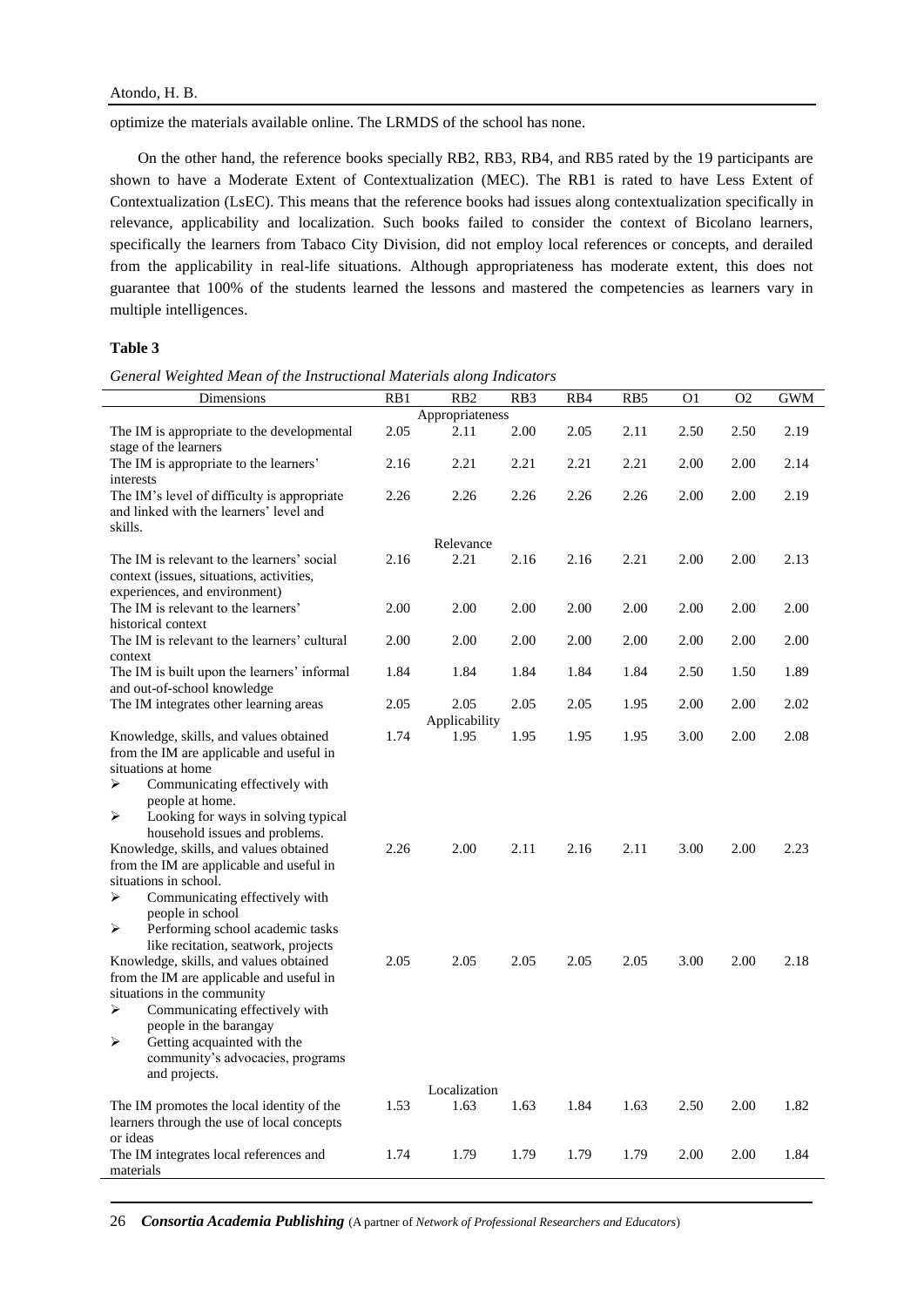Looking at the extent of contextualization, Table 3 shows the General Weighted Mean of the instructional materials used by the teachers in terms of the indicators under appropriateness, relevance, applicability, and localization. The last column in the table reflects the General Weighted Mean (GWM) of all the seven (7) instructional materials rated by the teachers.

In terms of appropriateness, the three indicators under appropriateness have moderate extent of contextualization. Combining all the seven (7) rated instructional materials, the Mean of the first indicator under appropriateness – "The IM is appropriate to the developmental stage of the learners" – is 2.19, with the verbal interpretation MEC or Moderate extent of Contextualization. The IM's appropriateness to the learners' interests is 2.14 with the verbal interpretation MEC. The 'IM's level of difficulty is appropriate and linked to the learners' level and skills' is 2.19 with the verbal interpretation MEC. The results show that the materials used by the teachers are moderately contextualized in terms of their appropriateness to the learners' developmental stage, interests, and level and skills. Although this is a good indication of bringing the lessons to the level of the learners, moderate extent of contextualization may not be enough to optimize the learning opportunity and capacity of the students.

Under relevance, the Mean of the first indicator, which is 'the IM is relevant to the learners' social context (issues, situations, activities, experiences, and environment)', is 2.13, with the verbal interpretation MEC. The indicator 'the IM is relevant to the learners' historical context' is 2.00, with the verbal interpretation LsEC. The third indicator 'the IM is relevant to the learners' cultural context' is 2.00, with the verbal interpretation LsEC. The next indicator 'the IM is built upon the learners' informal and out-of-school knowledge' is 1.89, with the verbal interpretation LsEC. The last indicator 'the IM integrates other learning areas', is 2.02, with the verbal interpretation MEC.

Although the relevance of the IMs to the learners' social, historical, and cultural contexts has Moderate Extent of Contextualization, the fourth indicator has Less Extent of Contextualization. Moderate Extent of Contextualization seems to be insufficient for the students to effectively demonstrate the competencies expected of them. If there are sources of contextualization that should be counted as priorities, they should include the historical and cultural references. The historical and cultural information that contribute to the contextualization process are important factors that must be considered. Moreover, the fourth indicators under relevance has Less Extent of Contextualization and the last indicator barely made it to the Moderate Extent of Contextualization. The principles of connectionism state that meaningful learning is possible if the students are ready and prepared for the new lessons. Hence, considerations of the students' prior knowledge and their relevance to other areas of studies should be part of the instructional materials.

Under applicability, the Mean of the indicator 'Knowledge, skills, and values obtained from the IM are applicable and useful in solving and dealing with problems at home' is 2.08, with the verbal interpretation MEC. The Mean of the indicator 'Knowledge, skills, and values obtained from the IM are applicable and useful in solving and dealing with problems in school' is 2.23, with the verbal interpretation MEC. And the Mean of the indicator 'Knowledge, skills, and values obtained from the IM are applicable and useful in solving and dealing with problems in the community' is 2.18, with the verbal interpretation MEC.

The three indicators under applicability have a Moderate Extent of Contextualization. Considering the principles of connectionism and scaffolding, the IMs used by the teacher do not seem to empower the students in the learning process due to their lack of application in the real life situations at home or in the community as a whole.

Under localization, the Mean of the indicator 'IM promotes the local identity of the learners through the use of local concepts or ideas' is 1.82, with the verbal interpretation LsEC. And the Mean of the indicator 'the IM integrates local references and materials' is 1.84, with the verbal interpretation LsEC. Both indicators under localization have Less Extent of Contextualization.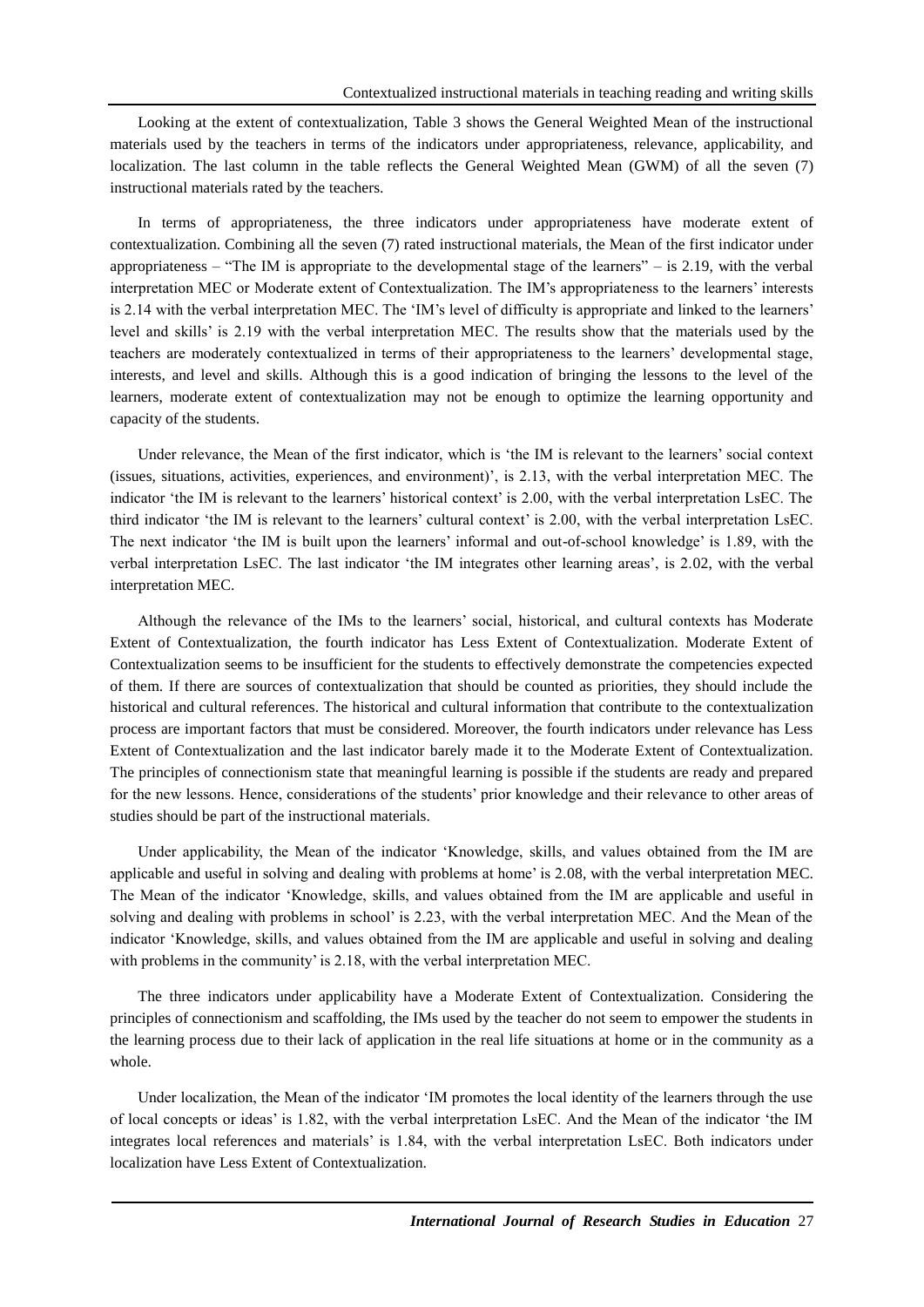#### Atondo, H. B.

The results of indicators under localization show that the IMs do not have enough local materials and information incorporated in the IMs. This may cause some difficulties among the learners since the information are not easy to relate to, or not directly applicable in their local situations. The foregoing discussion presented the General Weighted Mean of all the rated IMs along the indicators under appropriateness, relevance, applicability, and localization. In the following discussion, the General Weighted Mean of all the rated IMs under the four dimensions will be discussed.

#### **Table 4**

*General Weighted Mean of All the Dimensions*

| <b>Dimensions</b>                                                                                                    | <b>GWM</b> | Verbal Interpretation |  |  |  |  |
|----------------------------------------------------------------------------------------------------------------------|------------|-----------------------|--|--|--|--|
| Appropriateness                                                                                                      |            |                       |  |  |  |  |
| The IM is appropriate to the developmental stage of the learners                                                     | 2.19       | <b>MEC</b>            |  |  |  |  |
| The IM is appropriate to the learners' interests                                                                     | 2.14       | <b>MEC</b>            |  |  |  |  |
| The IM's level of difficulty is appropriate and linked with the learners' level and skills.                          | 2.19       | <b>MEC</b>            |  |  |  |  |
| General Weighted Mean of Appropriateness                                                                             | 2.17       | <b>MEC</b>            |  |  |  |  |
| Relevance                                                                                                            |            |                       |  |  |  |  |
| The IM is relevant to the learners' social context (issues, situations, activities, experiences,<br>and environment) | 2.13       | <b>MEC</b>            |  |  |  |  |
| The IM is relevant to the learners' historical context                                                               | 2.00       | <b>LsEC</b>           |  |  |  |  |
| The IM is relevant to the learners' cultural context                                                                 | 2.00       | LsEC                  |  |  |  |  |
| The IM is built upon the learners' informal and out-of-school knowledge                                              | 1.89       | LsEC                  |  |  |  |  |
| The IM integrates other learning areas                                                                               | 2.02       | <b>MEC</b>            |  |  |  |  |
| General Weighted Mean of Relevance<br>Applicability                                                                  | 2.01       | <b>MEC</b>            |  |  |  |  |
| Knowledge, skills, and values obtained from the IM are applicable and useful in situations at<br>home                | 2.08       | <b>MEC</b>            |  |  |  |  |
| ⋗<br>Communicating effectively with people at home.                                                                  |            |                       |  |  |  |  |
| Looking for ways in solving typical household issues and problems.<br>⋗                                              |            |                       |  |  |  |  |
| Knowledge, skills, and values obtained from the IM are applicable and useful in situations in                        | 2.23       | <b>MEC</b>            |  |  |  |  |
| school.                                                                                                              |            |                       |  |  |  |  |
| Communicating effectively with people in school<br>➤                                                                 |            |                       |  |  |  |  |
| Performing school academic tasks like recitation, seatwork, projects                                                 |            |                       |  |  |  |  |
| Knowledge, skills, and values obtained from the IM are applicable and useful in situations in                        | 2.18       | <b>MEC</b>            |  |  |  |  |
| the community                                                                                                        |            |                       |  |  |  |  |
| Communicating effectively with people in the barangay<br>➤                                                           |            |                       |  |  |  |  |
| Getting acquainted with the community's advocacies, programs and projects.<br>⋗                                      |            |                       |  |  |  |  |
| General Weighted Mean Applicability                                                                                  | 2.16       | <b>MEC</b>            |  |  |  |  |
| Localization                                                                                                         |            |                       |  |  |  |  |
| The IM promotes the local identity of the learners through the use of local concepts or ideas                        | 1.82       | LsEC                  |  |  |  |  |
| The IM integrates local references and materials                                                                     | 1.84       | LsEC                  |  |  |  |  |
| General Weighted Mean of Localization                                                                                | 1.83       | LsEC                  |  |  |  |  |
| General Weighted Mean                                                                                                | 2.04       | <b>MEC</b>            |  |  |  |  |

Combining all the rated instructional materials, Table 4 shows the General Weighted Mean in each dimension. The General Weighted Mean at the second column reflects the GWM of seven rated instructional materials with the General Weighted Mean for each dimension (appropriateness, relevance, applicability, and localization). The GWM below, is the total Mean of all the dimensions. The third column reflects the verbal interpretation of each dimension and indicators. In terms of appropriateness, the three indicators under appropriateness have moderate extent of contextualization. Combining all the seven (7) rated instructional materials, their General Weighted Mean under appropriateness is 2.17, with the verbal interpretation MEC or Moderate extent of Contextualization. These results show that the reference books used by the 19 teachers had issues on contextualization under appropriateness. The IMs are moderately appropriate to the developmental stage of the learners, their interests and level and skills.

In support of this, the participants during the FGD emphasized that the contents of these reference books are found to be difficult on the part of the students. The participants said "not all students are engaged in the tasks. There are even some who misbehaved." "Students do not display much interest because contents of these materials are only applicable to higher level students" another respondent added. Although the IMs have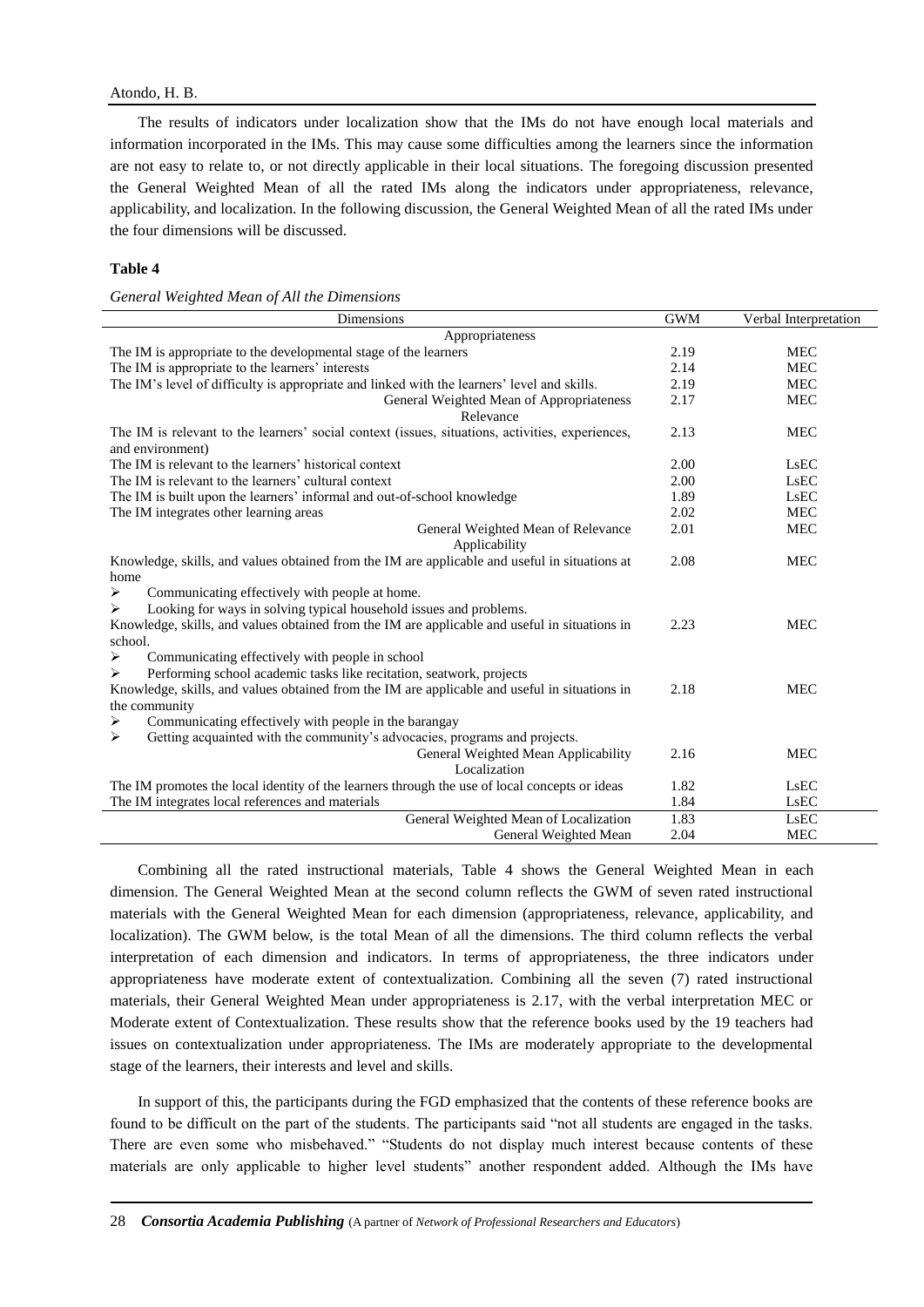moderate extent of contextualization, teachers should strive for IMs with even higher extent of contextualization. In fact, the Division Supervisor emphasized that "teacher should not rely only on the activities found in the book. Rather, they need to use materials that would speak about the culture, practices, and events in a particular locality, because when they are used in teaching, learning becomes more meaningful." In this case, the IMs become even more appropriate.

Furthermore, the texts in the IMs contain difficult vocabulary, were developed using complex sentences and lengthy paragraphs and derailed from the students' world of interests. In the book of Jose and Larioque (2016) titled Reading and Writing for Senior High School, for example, the texts ranged from at least 1 to a maximum of 12 pages Besides, the books of Tandoc (2016), Dayagbil et al. (2016), Sandagan (2016) used many texts that tackled about foreign and out-of-the-country experiences and issues. It is clear that students in Tabaco would not appreciate these texts since they are far from their realm of interests and experiences. Furthermore, the following books, Reading and Writing Skills for Senior High School of Tandoc, Critical Reading and Writing for Senior High School by Dayagbil et al., and the Academic Reading and Writing by Barrot and Reading and Writing Skills by Sandagan were dominated by texts that only adult learners could easily understand because they dealt with adults' issues and concerns. Thus, these IMs received moderate extent of contextualization.

Alongside relevance, the General Weighted Mean is 2.01, with the verbal interpretation MEC or Moderate Extent of Contextualization. This points to the fact that the IMs do not highly relate to the learner's social, historical and cultural contexts, including their prior knowledge and integration of knowledge to other subjects in the school. This had been emphasized by the teachers during the FGD that most of the texts in the IMs tackle content with overarching international issues. Events did not occur in the Philippine setting especially in the Bicol setting. The interviewees, on the other hand, mentioned that IMs should promote the culture-based education through the use of contextualized localized materials.

Cultural context can be a custom or norm of a society, how people live in and how their culture affects their behavior and their opportunities (quora.com). In this study, cultural context is perceived as to how Bicolanos live and behave and what their traditions and customs are. Looking at the following books titled Reading and Writing Skills by Jose and Larioque, Reading and Writing Skills for Senior High School of Tandoc, Critical Reading and Writing for Senior High School by Dayagbil et al., and the Academic Reading and Writing by Barrot and Reading and Writing Skills by Sandagan, extant or mention of Bicol culture in general was not used by the authors, instead they relied on texts tackling foreign cultures. However, the incorporation of other learning areas in these reference books was notable. The learning areas where some of the texts were taken are Social Studies, Science, Values Education and Home Economics. Hence, under relevance, these IMs got moderate extent of contextualization.

The General Weighted Mean of Applicability is 2.01, with the verbal interpretation MEC or Moderate Extent of Contextualization which goes to show that the IMs do not highly assure the applicability of the concepts and skills in Reading and Writing to real-life situations alongside home, school, and community issues and concerns. With regard to the responses of the teachers in this dimension, teachers reiterated that there were some texts that were slightly applicable to home but highly applicable to school and community. The teachers emphasized that the use of contextualized IMs and contextualized teaching involved careful selections of materials that are in contexts that help the students recognize the purpose and value of basic skills development to their career enhancement or learning process. In contextualized teaching, the participants' top considerations are the schema (to make lessons more relatable), the ZPD (Zone of Proximal Development) since it helps scaffold the contents of the lesson, the cultural and historical backgrounds of the students, the pop culture, the students' needs and interests, and the tracks and strands of the students in the Senior High School. In this sense, the applicability of the lessons become even more evident in the IMs.

As to the researcher's validation, it was found out that Academic Reading and Writing for Senior High School by Jessie S. Barrot and books of Sandagan, Tandoc, Dayagbil, and Jose et al. used texts that talk about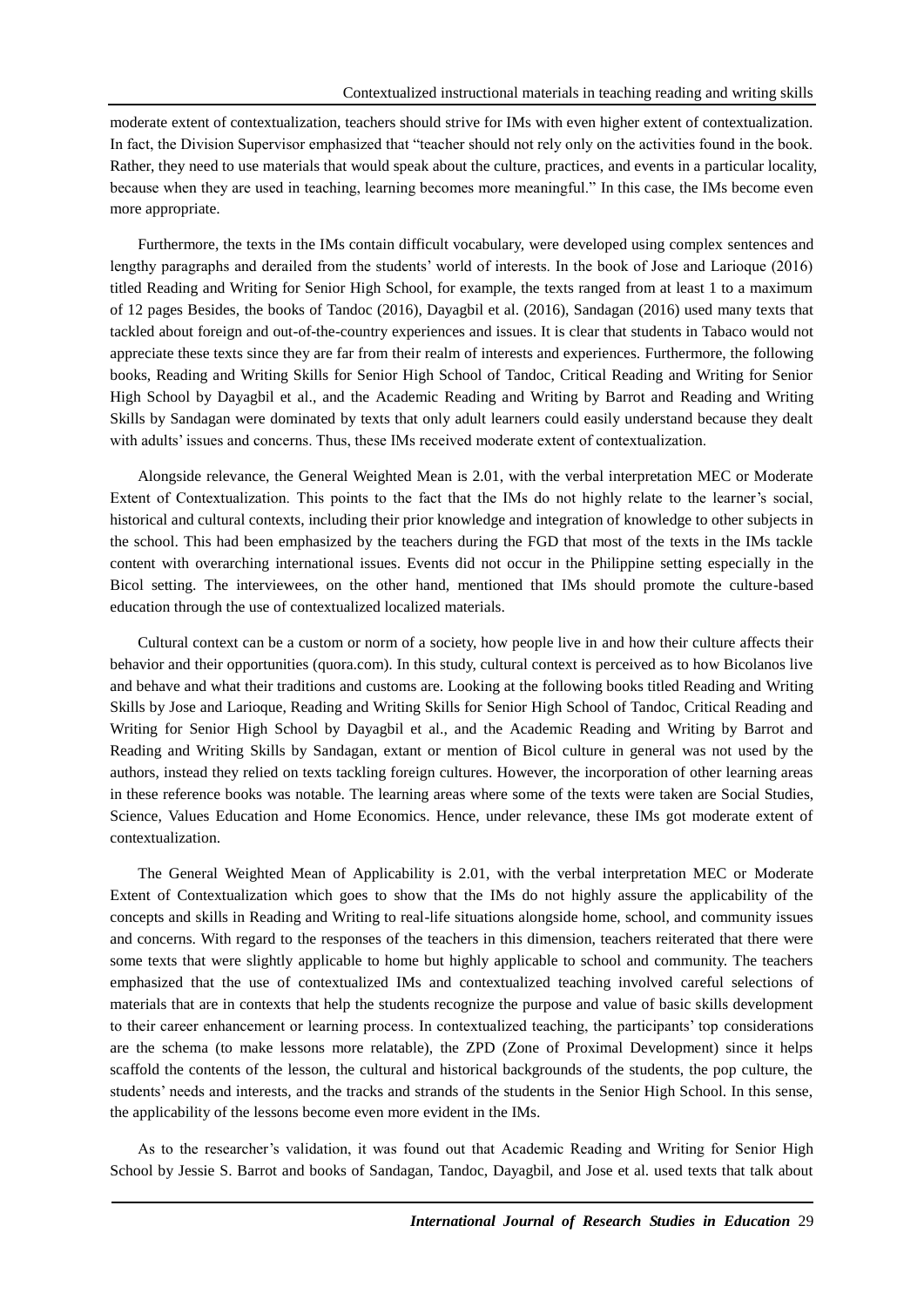issues concerning school and the community but not much of home like the K to 12 curricula, types of classes, drinking alcohol, traffic, environmental problem, how to write academic texts and professional correspondence and the like. Applicability of the contents of the texts on home issues and problems was not evident. Therefore, the teacher respondents rated this indicator with Moderate Extent of Contextualization.

For localization, the General Weighted Mean is 1.83, with the verbal interpretation LsEC or Less Extent of Contextualization. The IMs did not utilize local references such as school papers, magazines, newspapers, school documents and the like and so local concepts such as words, materials, concepts in Bicol. The teacher respondents also pointed out the "foreign" touch in the ideas commonly found in the IM titled Reading and Writing Skills for Senior High School by Tandoc, Critical Reading and Writing for Senior High School by Dayagbil et al. (Dayagbil et al., 2016, pp. 24), Academic Reading and Writing by Barrot, Reading and Writing Skills by Sandagan and Reading and Writing Skills for Senior High School by Luijim Jose and Ronaldo Larioque was evident.

Apparently, based on the book assessment of the researcher, the authors of these reference books incorporated foreign references such as the websites, books online and other sources unfamiliar to the learners of Tabaco. Thus, extent of contextualization is less. The interviewees, especially the Division Supervisor in English mentioned that the IMs should speak about the local setting since education should be culture-based. When asked why teachers should highlight culture-based education, the supervisor answered that: "We tend to forget who we are and where we came from. This might be attributed to technology and with the internet. Our youth in particular, they tend to love more other culture. So, contextualization is one way of nurturing the heritage, the culture of the Filipinos, the values of the Filipinos". This answer justifies the pressing need to contextualize the IMs in teaching, not just in the subject Reading and Writing Skills but also in other subjects where contextualization and localization are possible.

The General Weighted Mean therefore of appropriateness, relevance, applicability and localization is 2.04, with the verbal interpretation MEC or Moderate Extent of Contextualization. The contextualization, therefore, of all the rated IMs is Moderate in Extent. The dimension with the highest extent is the appropriateness. This may mean that the contents of the rated IMs are moderately appropriate to the learners' developmental stage, interests, and levels and skills. Relevance and applicability have also moderate extent of contextualization, both with General Weighted Mean 2.01, which almost still under Less Extent of Contextualization. This may mean that the contents of the book are moderately relevant to the social, cultural, and historical contexts of the students. There is also less consideration of their relevance to the students' out-of-school knowledge, and it has moderate consideration of integrating the contents to other learning areas of the students. In the same manner, the IMs, based on the results, have moderate considerations of its application at home, school, and in the community. Lastly, it has less consideration also of developing the learners' local identity and less consideration of incorporating local references and materials since most of concepts are devoid of Bicol culture, history and background.

Given the extents of contextualization above, there is a compelling need to provide materials that may contribute in the contextualization of Reading and Writing Skills subject. The materials may be modules, another book, or a guide book, modules, and the like. In this case, the researcher aims to contribute a type of teachers' guide in contextualizing lessons in the subject Reading and Writing Skills. However, to strengthen the rationale behind the production of teachers' guide for contextualizing lesson, the researcher picked up the ideas of the teachers who are teaching the said subject through the FGD and interviews with the English Subject Head and the Division Supervisor.

The interviews with the Subject Head and the Division Supervisor provided the researcher with pertinent insights. Specifically, the researcher deduced from their answers that contextualization is not an easy task for teachers. It requires time to find appropriate materials and activities, and knowledge to choose from the plethora of materials and information available both online and offline. With the hectic schedules of teachers, they found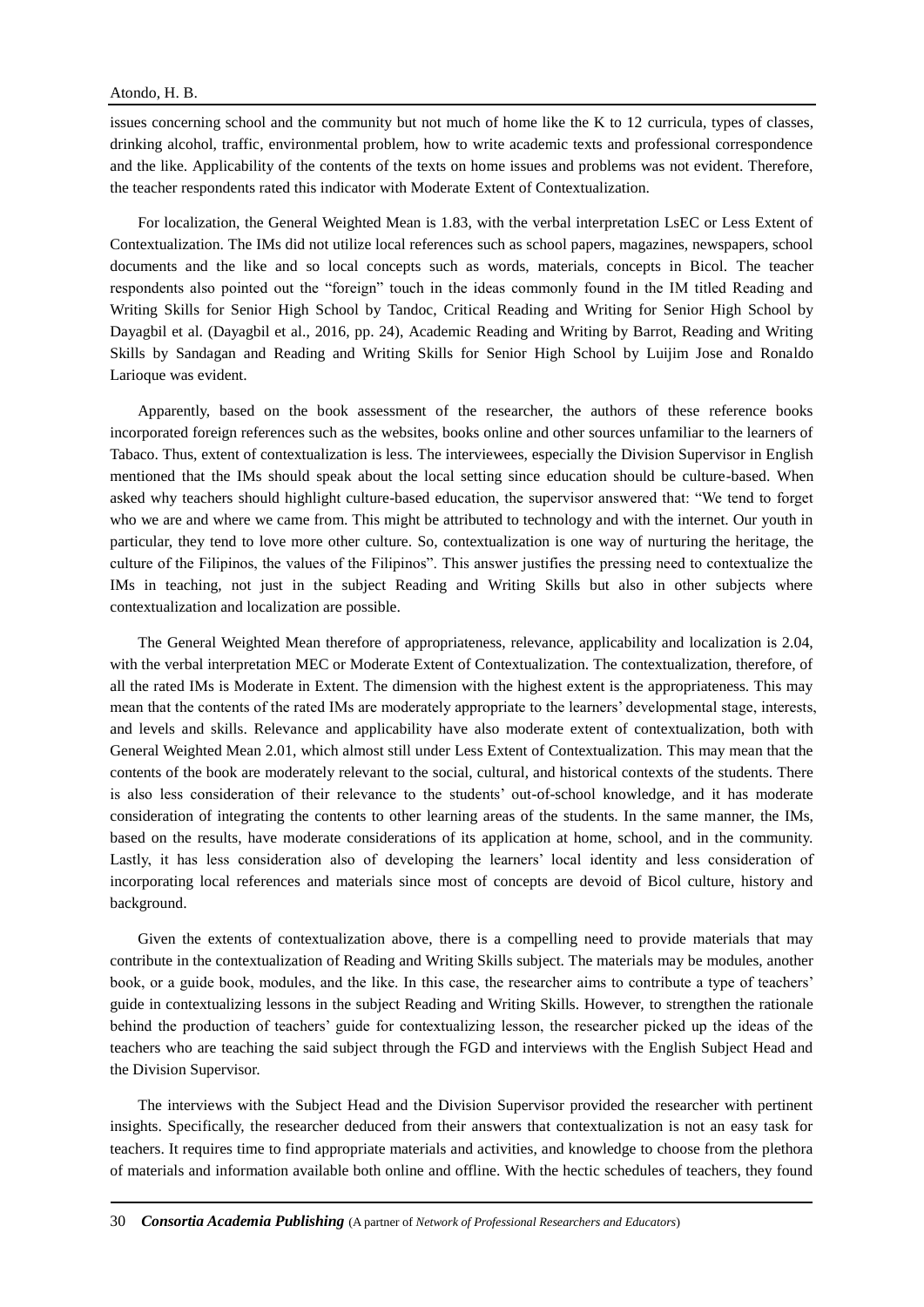little time to respond to the demand of contextualization process. Hence, they relied most of the time on the materials available in the reference books they use that are not prescribed by the Department of Education. The mandate of DepEd to contextualize and localize, as confirmed by the Division Supervisor, teachers are starting to contextualize. However, the scarcity of the materials that are contextualized and localized is one challenge to contend with. This is also true in teaching the subject Reading and Writing Skill. The teachers, with the sole guide of the CG, rely heavily on the available commercial reference books. Given this situation, the researcher proposes contextualized supplemental materials for the use and consumption of those teaching

3.3 Contextualized supplemental materials for teaching Reading and Writing Skills subject

Given this situation, the researcher proposes contextualized supplemental materials for the use and consumption of those teaching Reading and Writing Skills subject. In the following pages, the researcher provided the proposed supplemental materials.

The contextualized supplemental materials for teaching Reading and Writing subject which is called the Teachers' Guide. The teachers' guide is tailored according to the contents and the target competencies of Reading and Writing Skills subject. It contains the following: The contextualized supplemental materials that cover three major topics: Reading and Thinking Strategies across Text Types, Text and Context Connections (Critical Reading) and Purposeful Writing in the Disciplines and for Professions broken down into specific subtopics. For the first major topic, the following are the subtopics: Text as Connected Discourse, Techniques in Selecting and Organizing Information, Patterns of Development and Properties of a well-written Text. Under the second major topic, the following are the subtopics: Explicit and Implicit Claims in a Text, Context of Text Development, Formulating Evaluative Statements and Determining Textual Evidence. The last major topic is divided into two subtopics namely Writing for the Disciplines and Writing for Professions. As to the format, each major topic has the following parts: Content Standard, Performance Standard, Lessons and their Learning Tasks which are developed following the five phases namely Warm Up, Hook Up, Boost Up, Round Up and Check Up. An introductory sentence in each task explains what competencies they are to develop. Furthermore, the contextualized instructional materials in this teacher's guide refers to the texts which are carefully selected and made to fit in their expected users who are the Tabaqueños. There is also a learner's guide that shows how the teacher's guide will be actualized.

Sources of the instructional materials are internet, school papers, magazines, and authentic documents filed in the school, barangay and the division office. Meanwhile, texts that do not have citation of source indicate that these are originally made by the researcher himself.

These supplemental contextualized instructional materials proposed by the researcher were validated by the three jurors who were experts in the area of study using the same tool used in identifying the extent of contextualization in the instructional materials used by the teachers teaching Reading and Writing Skills. The results show that these instructional materials received 4.80 with the verbal interpretation of Very High Extent of Contextualization (VHEC).

## **4. Conclusion**

The following conclusions were drawn based from the findings of the study.

- $\triangleright$  The Department of Education had not issued so far a prescribed book to be used by teachers in teaching Reading and Writing Skills. Hence, the teachers, relying on the Curriculum Guide issued by DepEd, used reference books and online materials that may be relevant to the contents of their subject.
- $\triangleright$  The extent of contextualization of the rated instructional materials was fairly moderate which means that these instructional materials were not very appropriate to the learner's interest, level and developmental stage, relevant to the learner's social, historical, cultural contexts, applicable for use at home, school, and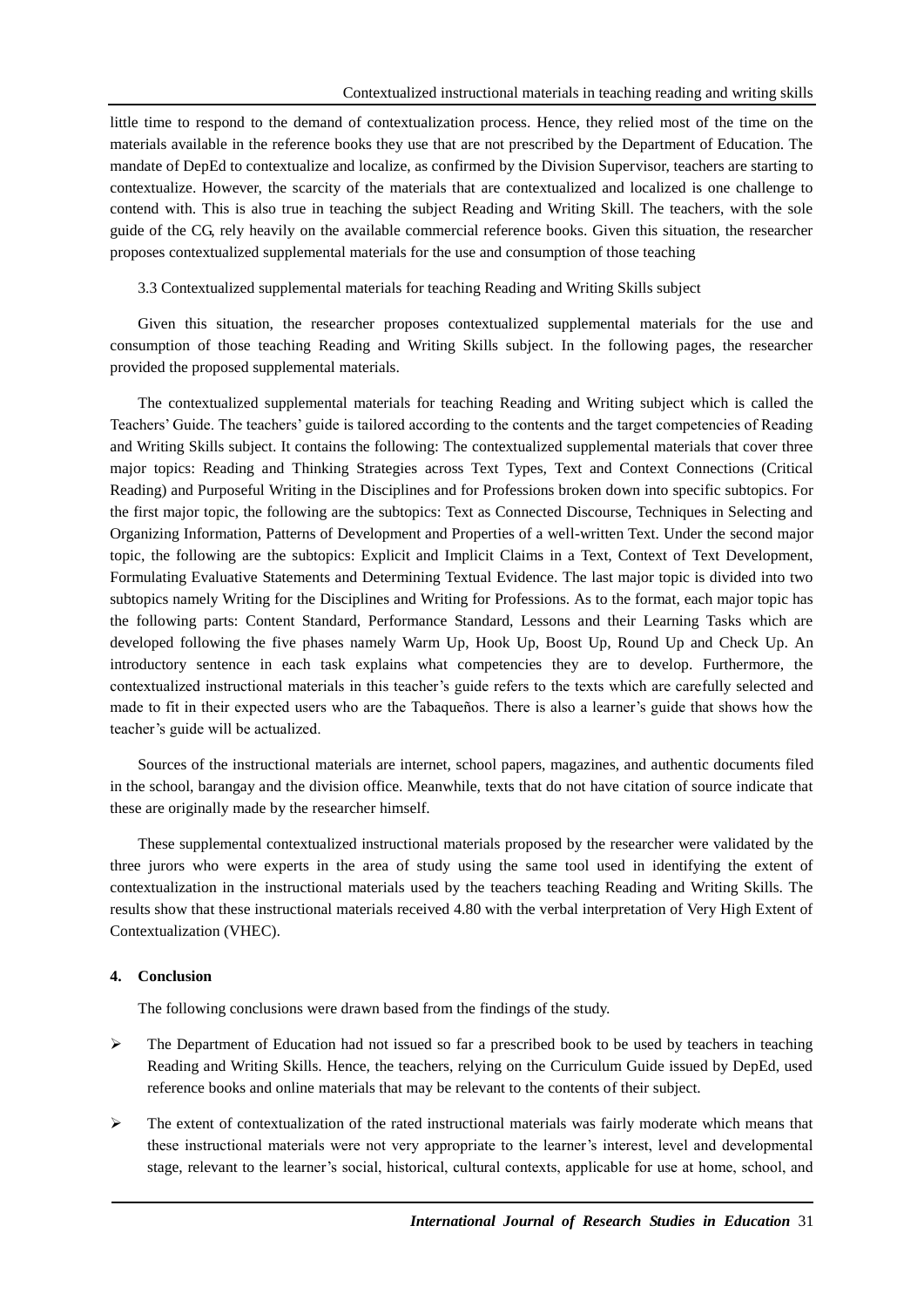community and localized. The teachers did not completely perform the mandate of the DepEd to contextualize. Thus, there is a need to come up with a contextualized instructional material.

 $\triangleright$  The contextualized teacher's guide in Reading and Writing Skills as proposed by the researcher can be a good supplemental material in teaching Reading and Writing Skills and a tangible proof of a support to enhance or put to practice contextualization as a mandate of the Department of Education.

## *4.1 Recommendations*

From the findings and conclusions above, the following recommendations were given:

- $\triangleright$  The teachers in the Tabaco City Division must be proactive and supportive of the DepEd's mandate to contextualize lessons for their learners.
- $\triangleright$  The Tabaco City Division through the LRMDS should encourage teachers to submit contextualized instructional materials that they use not only in Reading and Writing Skills but also in other learning areas for quality assurance so that these materials can be uploaded in the LRMDS portal for teachers' use.
- $\triangleright$  The Tabaco City Division should to include in its Operational Plan the conduct of seminars and training regarding contextualization. It may seek assistance from DepEd, since contextualization is its mandate, by providing resource speakers and issuing memorandum regarding this undertaking.
- $\triangleright$  In the school level, the administrators should also include in its Operational Plan, with budget allocation, the seminars and trainings regarding contextualization. There must also be sessions in school or Division where the teachers have the opportunity to exchange ideas and IMs in teaching.
- > Teachers should include in their priorities how they can be best in developing contextualized instructional materials and applying contextualization in teaching.
- $\triangleright$  Since the 21st century learners are being developed to become critical thinkers and collaborative persons, the teachers should also be critical when it comes to developing their teaching competencies and resources, and collaborative when it comes to sharing their knowledge and materials for the purpose of achieving the school's, Division's, and DepEd's goals.
- $\triangleright$  The teachers, not only those teaching Reading and Writing Skills, may promote the culture of sharing and learning from other teacher's best practices. This is because the learners today are not only varied in terms of learning styles and preferences, but also their interests and reasons for learning are affected by their personal goals in life. It is best to learn from other teacher's experiences, both from the seasoned and new generations of teachers.
- Schools and other local offices should preserve the local materials and references that can be used as instructional materials by teachers in teaching certain subjects.

## **5. References**

- Ausubel, D. P. (1960). The use of advance organizers in the learning and retention of meaningful verbal material. *Journal of Educational Psychology*, *51*, 267–272.
- Ausubel, D. P. (1962). A subsumption theory of meaningful verbal learning and retention. *The Journal of General Psychology*, *66*, 213-244.
- Baker, E. D., Hope, L., & Karandjeff, K. (2009). Contextualized teaching and learning: A faculty primer. *RP Group for California Community Colleges*.<https://files.eric.ed.gov/fulltext/ED521932.pdf>
- Bautista, B. C., Alcasid, A. P., Mabutol, A. M., & Tarel, E. M. (2016). Enhanced instructional materials for teaching conversational English to Grade 9 students of Nicolas L. Galvez Memorial National High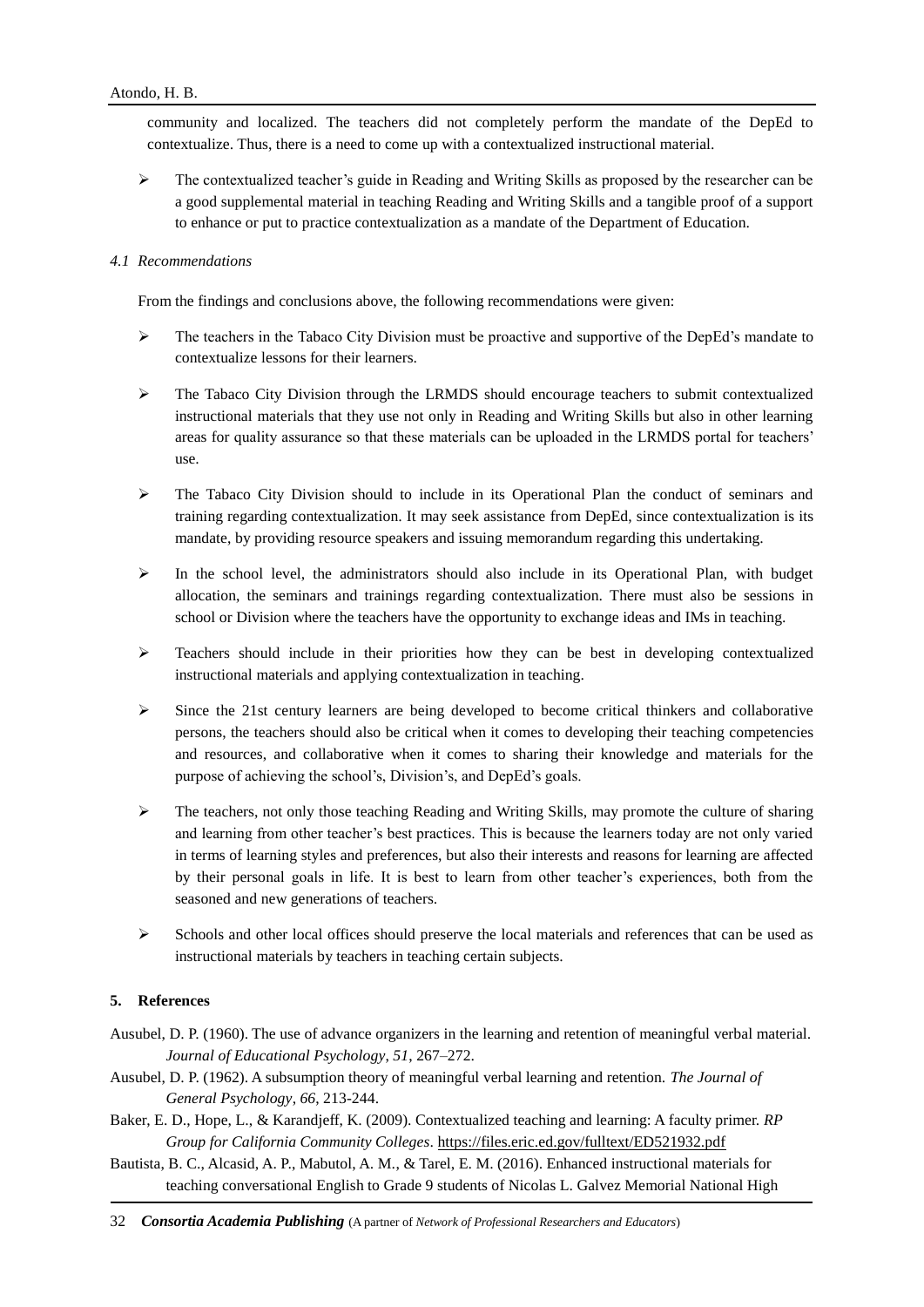School, S.y. 2014-2015 based on the existing English textbook. *Ani: Letran Calamba Research Report, 3*(1)[. http://ejournals.ph/form/cite.php?id=10798](http://ejournals.ph/form/cite.php?id=10798)

- Berns, R. G., & Erickson, P. M. (2001). Contextual teaching and learning: Preparing students for the new economy. *The Highlight Zone: Research Work, 5*, 2-9.
- Best, J. W. (1976). *Research in education* (2<sup>nd</sup> ed.). Prentice-Hall.
- Bruner (1978). Learning Theory in Education. *SimplyPsychology*. <https://www.simplypsychology.org/bruner.html>
- Bual, C. H. (2018). Communication apprehension among Senior High School students. Bicol University Graduate School.
- Cameverlands. (n. d.). *Cam Everland primary school.* Retrieved fro[m https://www.cameverlands.org.uk](https://www.cameverlands.org.uk/)
- Choo, C. B. (2007). Activity-based approach to authentic learning in a vocational institute. *Educational Media International*, *44*(3), 185-205.
- Chua, V. L., Ocbian, M. M., & Gamba, M. P. (2013). Tri-fold instructional model: A technology-based strategy for mastery learning in General Psychology. *IAMURE International Journal of Education*, *5*, 95-115.
- Cordero, D. A., Jr. (2017). A community-based sexual ethics for teens: Addressing premarital sex using a sociotheological approach. *Asia-Pacific Social Science Review*, *17*(1), 34-51.
- Crawford, M. L. (2001). Teaching contextually: Research rational and techniques for improving student motivation and achievement in mathematics and science. CCI Publishing.
- Creswell, J. W. (1998). Qualitative inquiry and research design: Choosing among five traditions. Sage Publications.
- Cristobal, A. M. J., & De La Cruz, M. C. (2013). *Research made easier: A step-by-step process*. C & E Publishing.
- Dakar. (2000). *Education for all: Meeting our collective commitments.* <http://www.un-documents.net/dakarfa.htm>
- Dayagbil, F. T., Abao, E. L., & Bacus, R. C. (2016). *Critical reading and writing for the Senior High School.* Lorimar Publishing, Inc.
- Deligero-monte, R. (2016). Engaging students in enhancing writing competency: an integration of social media as a learning tool. *LAMDAG*, *7*(1), 54-77.
- DepEd Order No. 32, s. 2015 Adopting the Indigenous People's Education (IDEP) Curriculum Framework.
- Deplomo, B. I. (2015). The effectiveness of active learning in the real time system course on the technical skills of computer engineering students. *Journal of Business, Education and Law*, *20*(1), 16-30.
- Dorr-Bremme, D. (1990). Contextualization cues in the classroom: Discourse regulation and social control functions. *Language in Society*, *19*(3), 379-402.
- Edelman, M., Cooper, R., & Fishman, J. (1968). The contextualization of schoolchildren's bilingualism. *The Irish Journal of Education / Iris Eireannach an Oideachais*, *2*(2), 106-111.
- Education Reform. (2014). Competency-based learning.<https://www.edglossary.org/competency-based-learning/>

Ellen, S. (2018). Slovin's formula sampling techniques. *Sciencing*.

<https://sciencing.com/slovins-formula-sampling-techniques-5475547.html>

- Ellington, H., Percival, F., & Race, P. (1993). Handbook of educational technology. Kogan Page.
- Entwisle, D., & Conviser, R. (1969). Input-Output analysis in education. *The High School Journal*, *52*(4), 192-198.
- Fernandez, K. N. (2014-2015). Nursing context-based instruction effects on students' achievement and attitude in biochemistry. *The Trinitarian Researcher*, *7*, 65-87.
- Frith, U. (2005). Teaching in 2020: The impact of neuroscience. *Journal of Education for Teaching*, *31*(4), 289-291.
- Gay, L. R. (1976). Educational research: Competencies for analysis and application. Charles E. Merill Publishing.
- Gerlach, J. M. (1994). Is this collaboration? In K. Bosworth & S. J. Hamilton (Eds.), *Collaborative learning: Underlying processes and effective techniques*. New Directions for Teaching and Learning, No. 59.
- Glaser, B. G., & Strauss, A. L. (1967). The discovery of grounded theory: Strategies for qualitative research.